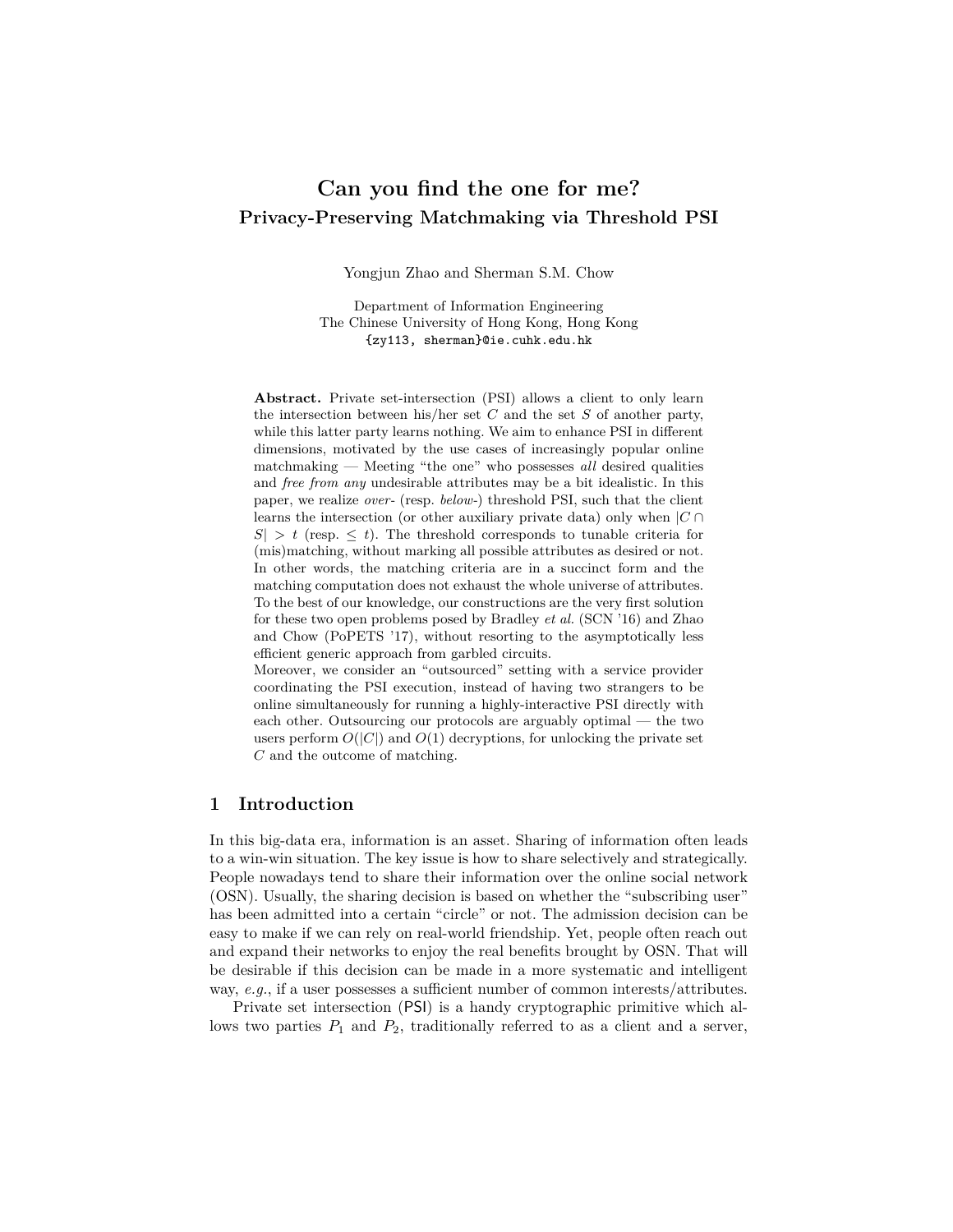to compute the intersection of their respective private sets. For example, two companies can learn their common customers without sharing their databases. Yet, apart from hiding elements not in the set of the counter-party, PSI offers no more control. For example, if two companies do not share a high number of common customers, they may not bother to discuss any joint campaign, not to say revealing common customers to each other.

Recently, Zhao and Chow [\[45](#page-24-0)] initiated the study of PSI with access structure, *i.e.*, the client gets to know the intersection set only if its private set satisfies some policy specified by the server. As a special case, they consider threshold PSI which only reveals the intersection if its size is greater than a threshold agreed upon by both parties. While the vision of incorporating a sharing strategy to a vanilla PSI is great, the actual protocols realized by Zhao and Chow are a bit unsatisfactory. Without resorting to non-standard cryptographic assumptions, their design *always leaks* how many elements "contribute" to the satisfaction of the policy. Specifically, for threshold policy, they only achieved a weaker variant under the name of *threshold private set-intersection cardinality* (*t*-PSI-CA), which always leaks the size of the intersection to the client, regardless of whether it is greater than the threshold or not. They argue that this level of privacy protection is enough for applications such as online dating, where the matching criteria are sensitive, and revealing the degree of overlapping even in a mismatch is a nice feature. Nevertheless, threshold PSI protocol based on standard cryptographic assumptions remains open [[45\]](#page-24-0).

From the perspective of finding common interests, the "over threshold" policy discussed above appears to be a natural choice. Yet, considering matchmaking or access control in general, it is equally interesting to realize the complementary notion of *below-threshold private set-intersection*. To unify the notion, we rename the two functionalities above as  $t^{\ge}$ -PSI [\[45](#page-24-0)] and  $t^{\le}$ -PSI [[9\]](#page-23-0) respectively.

The benefits of supporting both kinds of policy are apparent. For the dating application, using  $t^{\ge}$ -PSI alone only allows the search for desired quality. Users probably also want to match with others who do not possess a certain set of undesired attributes (*e.g.*, smoking, over-gregarious). With *t <sup>≤</sup>*-PSI, users can simply make sure that their number of occurrence is below an acceptable threshold instead of specifying every possible negated attribute (*e.g.*, non-smoking). Unfortunately,  $t^{\le}$ -PSI is also posed as an open question [\[9](#page-23-0)].

#### **1.1 Technical Overview**

Despite the conceptual similarity, it is fair to say that *t <sup>≤</sup>*-PSI and *t <sup>≥</sup>*-PSI are two *different* problems. We have a weakened version of *t <sup>≥</sup>*-PSI (namely *t*-PSI-CA) [[45\]](#page-24-0), but the corresponding weakened form of  $t \leq$ -PSI does not exist in the literature. To the best of our knowledge, there is no solution for these two problems (perhaps except the generic approach of using garbled circuits [[30,](#page-24-1) [43](#page-24-2)]). The fundamental issue is that,  $t^{\ge}$ -PSI (resp.  $t^{\le}$ -PSI) fall within the framework of private set-intersection with *monotone* (resp. *non-monotone*) access structure [\[45](#page-24-0)]. It is not clear how to construct non-monotone access structure from monotone one (and vice versa).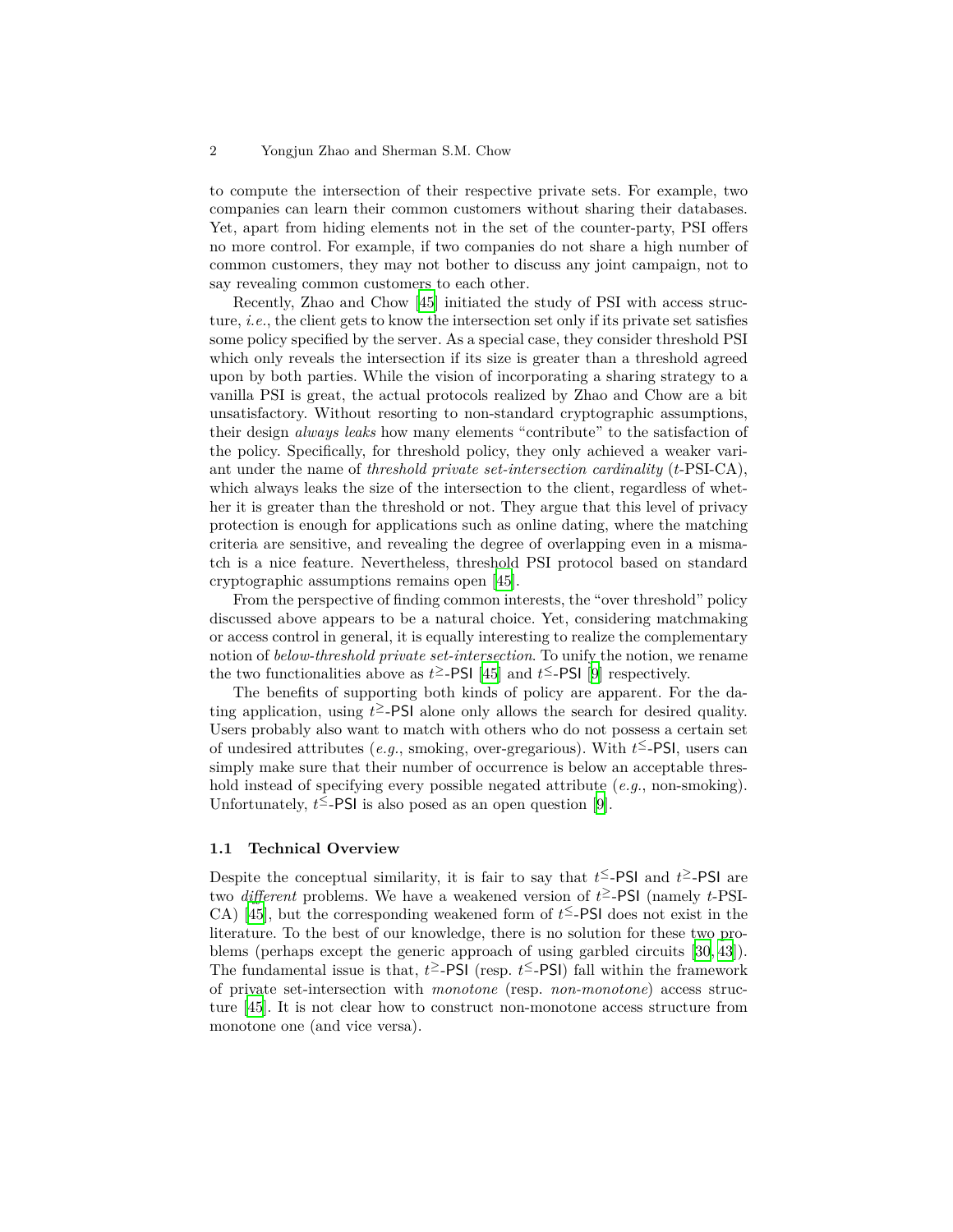In this work, we unify the design of both protocols. We take an innovative approach to realize both kinds of threshold PSI protocol, without the deficiency of leaking the intersection size. To better understand the difficulty of hiding the intersection size, we briefly go over the design of the protocol of Zhao and Chow [\[45\]](#page-24-0). Roughly, it works by generating "secret shares" to the participant. With enough shares, the intersection set can be "unlocked". The difficulty faced by Zhao and Chow in hiding the size of the intersection appears to be the following. On one hand, there should be a way to quickly identify what shares can be used to reconstruct the unlocking key; for otherwise one needs to exhaust an exponential number of possible combinations among the shares. On the other hand, it reveals the number of matches, *i.e.*, the size of the intersection, via the counts of how many individual shares are potentially useful.

Interestingly, we got inspiration from an apparently even more restrictive variant of PSI proposed by Carpent *et al.* [[11\]](#page-23-1), which is known as existential PSI (or PSI-X in short). PSI-X only outputs a single bit instead of a set. The output denotes whether the two private sets have any overlapping. As minimal as it may seem, we "upgrade" our own design of PSI-X protocol (*ΠX*, see Appendix [B](#page-25-0) for more details) to encode more information. Specifically, we build a protocol *Π*ePSI-CA which we call *encrypted private set-intersection cardinality* (ePSI-CA). In this design, cardinality is no longer an unintended leakage but intentionally encrypted. This provides a basis useful for realizing the threshold functionality.

With ePSI-CA, we obtain a *t <sup>≥</sup>*-PSI protocol by a simple modification of our *t <sup>≤</sup>*-PSI protocol *Πt≤*-PSI. Underlying both designs is a technique for computation over encrypted data realized by *oblivious polynomial evaluation* (OPE) [[24\]](#page-24-3).

Appendix [C](#page-27-0) summarizes the relations between the PSI variants.

## **1.2 Merits of Our Constructions**

Our proposed protocols are of both practical and theoretical interest. From the efficiency perspective, the complexities of our constructions are linear in the set size *n*. This beats the classical garbled circuit approach that uses sort-compareshuffle network with  $O(n \log n)$  complexity [[30\]](#page-24-1), as well as recent advancement that achieves almost linear (namely  $\omega(n)$ ) complexity [\[43](#page-24-2)].

From the design perspective, we demonstrate how to use old techniques in the PSI literature in a novel way to realize PSI functionalities for which no efficient solutions are known. Specifically, many PSI protocols use OPE to encode the private set [[13,](#page-23-2)[24](#page-24-3),[27,](#page-24-4)[28,](#page-24-5)[37](#page-24-6),[45\]](#page-24-0). Another idea of realizing PSI, which uses Bloom filter related techniques, was first brought by Dong *et al.* [[20\]](#page-23-3) and has a shorter history [\[16](#page-23-4), [17](#page-23-5), [45](#page-24-0)]. To the best of our knowledge, for the first time, we combine these two techniques in a non-trivial way. It also suggests a new avenue for addressing other open problems such as private set projection (PSI-P) [\[11](#page-23-1)] with linear computational complexity. See Appendices [A](#page-25-1) and [B](#page-25-0) for more details.

Lastly, our protocols remain conceptually simple and modular. Both desiderata greatly simplify the security analysis. Future more efficient  $\mathcal{F}_{ePSI-CA}$  instantiation will immediately result in more efficient  $\Pi_{t} \leq P_{\text{SI}}$  and  $\Pi_{t} \geq P_{\text{SI}}$  protocols.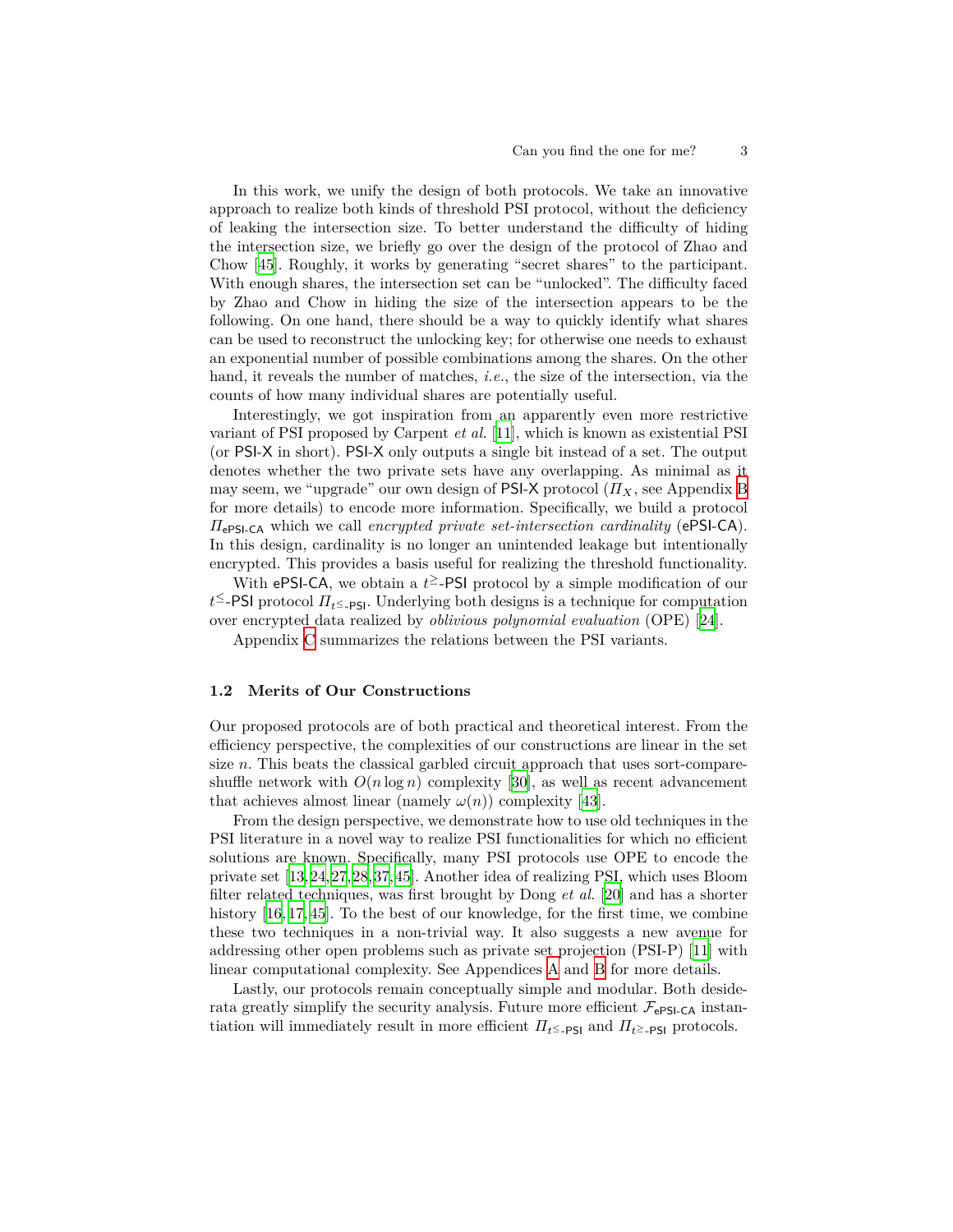#### **1.3 Outsourced Threshold PSI Protocols**

Although our protocols are asymptotically efficient, they still rely on public-key techniques, which are difficult to avoid and are not as efficient as symmetrickey primitives (say, hash functions or blockciphers) which often fail to provide algebraic structure for fancy functionalities. PSI protocols are also often highly interactive. For our motivating applications of matchmaking, the interactive nature and the heavy use of public key cryptography hinder the practical usage of PSI.

Our final contribution lies in outsourcing the heavy computations in our protocols to an oblivious cloud. Beyond simply following the trend of leveraging cloud service, we believe that most of the popular mobile applications nowadays, no matter privacy-preserving or not, are often executed with the help of some central servers operated by the service provider. As such, outsourcing PSI not only leads to better efficiency, but also better matches the business model and the usage habits of mobile applications. In the context of using threshold PSI for matchmaking, the user who is a potential match may respond to notification of the smartphone from time to time but would not permanently stay online. It is thus desirable to have the service provider which arbitrates between two users instead of having two users interact with each other directly.

While there is a server which mediates requests between clients, the privacy guarantees of PSI still carry over. In other words, with our outsourced extensions, not only we can enjoy the richer functionalities on top of the privacy provided by our PSI protocols, but also a more deployable protocol which is closer to the real-world model from the perspective of both users and the service provider.

## <span id="page-3-0"></span>**1.4 Related Work**

Freedman *et al.* [[24\]](#page-24-3) first proposed a PSI protocol based on oblivious polynomial evaluation. Dong *et al.* [\[20](#page-23-3)] proposed PSI protocol using oblivious transfer extension. Subsequently, more efficient PSI protocols using similar technique are proposed [[38,](#page-24-7) [39,](#page-24-8) [42,](#page-24-9) [44](#page-24-10)].

A branch of work aims to restrict the output or the leakage of PSI. PSI-CA/PSU-CA reveals only the (approximate) cardinality of the intersection/union but not the set itself [\[3](#page-23-6), [6,](#page-23-7) [15](#page-23-8), [16,](#page-23-4) [18](#page-23-9), [21–](#page-23-10)[24,](#page-24-3) [29](#page-24-11), [37\]](#page-24-6). Some [[3,](#page-23-6) [15](#page-23-8), [18,](#page-23-9) [22](#page-23-11)] also use Bloom filter, but none of them can be directly adapted to  $\Pi_{ePSI-CA}$  (see Sec. [4\)](#page-11-0). Ateniese *et al.* [[4\]](#page-23-12) and D'Arco *et al.* [\[14](#page-23-13)] proposed (input-)size-hiding PSI. Bradley *et al.* [[9\]](#page-23-0) further enable imposing an upper bound on the input set size.

PSI is also considered in the outsourced setting [[1,](#page-23-14) [33](#page-24-12)[–35](#page-24-13)]. These works do not support advanced threshold set operations.

**Concurrent Work.** Recently, Hallgren *et al.* [\[26](#page-24-14)] also study over-threshold private set-intersection with application in *ride sharing*. They also consider security in the semi-honest model, but the complexity of their protocol is of order  $O(n^2)$ , which is worse than the garbled circuit approach. A very recent manuscript by Ciampi and Orlandi [[12\]](#page-23-15) studies how to perform secure postprocessing of the output of PSI protocols in the semi-honest model. Combining their solution with two-party computation techniques allows computation

<sup>4</sup> Yongjun Zhao and Sherman S.M. Chow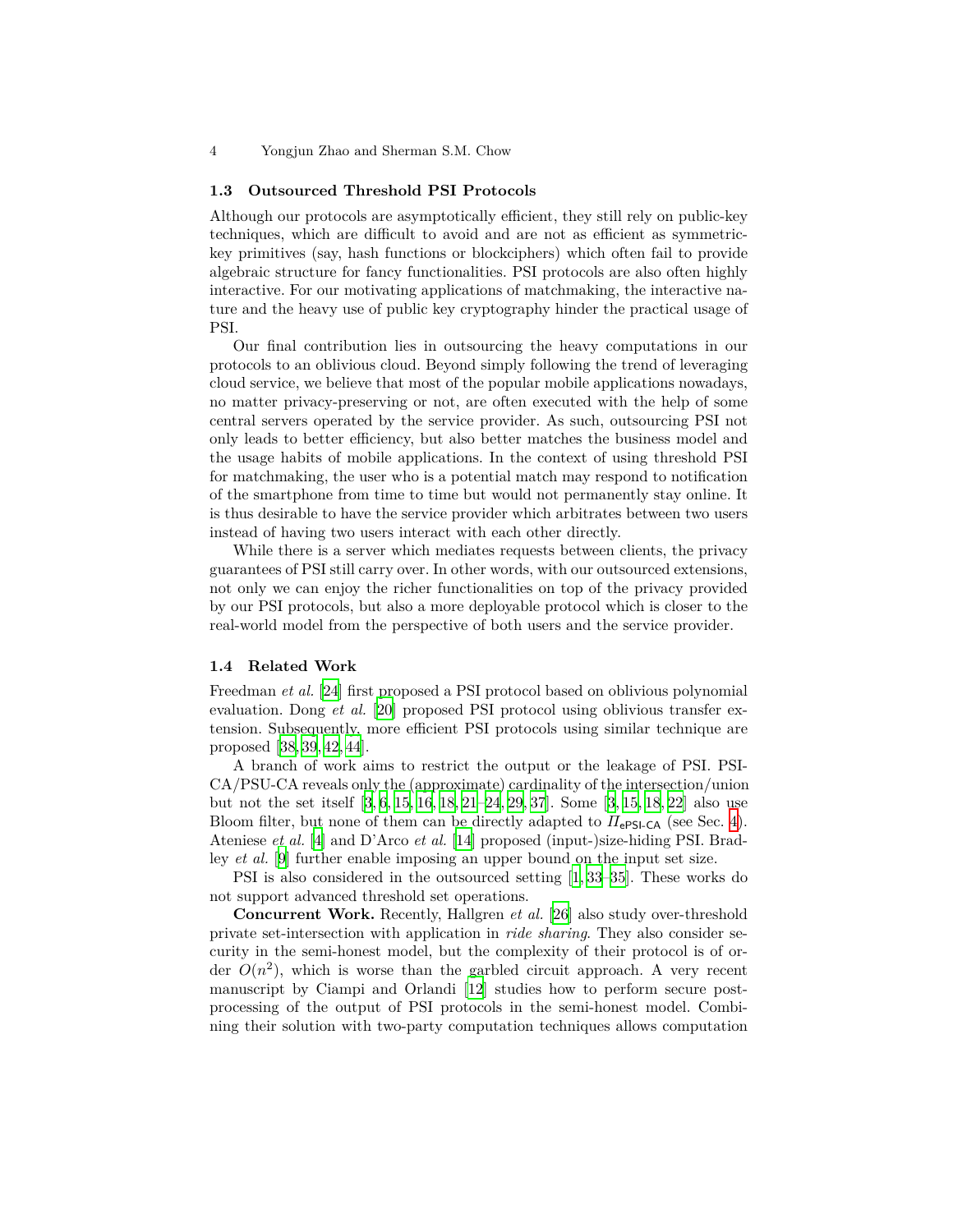of *f*(*C∩S*) for arbitrary function *f*. Our protocols are specific protocols which are more efficient  $(O(n)$  vs.  $O(n^2)$ ). Also, our design naturally allows the revelation of some auxiliary data (*e.g.*, a session key *K* encrypting the contact information for matchmaking) when the threshold policy is satisfied. Extending their twoparty computation approach [\[12](#page-23-15)] in a straightforward way to also support this feature requires a more complicated function *f*.

Pinkas *et al.* [[43\]](#page-24-2) introduce new variants of Cuckoo hashing technique to reduce the number of gates from  $O(n \log n)$  to  $\omega(n)$  in garbled-circuit based PSI protocol. It is possible to adapt their solution to compute threshold PSI by adding an additional circuit. Therefore, the overall complexity will be at least *ω*(*n*).

## **2 Preliminary**

For a finite set *S*, |*S*| denotes its size and  $s \stackrel{\$}{\leftarrow} S$  denotes picking an element uniformly at random from *S*. We denote  $[i] = \{1, \ldots, i\}$ . We write  $\{s_i\}_n$  as a shorthand for the set  $S = \{s_1, \ldots, s_n\}$  of *n* elements. We drop the subscript *n* if it is clear from context. We use  $\mathcal{F}_{\rho}$  to denote an ideal functionality that implements the protocol  $\rho$ , and use  $\Pi_{\rho}$  to denote a concrete construction of the protocol  $\rho$ .

A probability ensemble indexed by *I* is a sequence of random variables indexed by a countable index set *I*, namely,  $X = \{X_i\}_{i \in I}$  where  $X_i$  is a random variable. Two distribution ensembles  $X = \{X_n\}$  and  $Y = \{Y_n\}$  are computationally indistinguishable, denoted by  $X \stackrel{c}{\equiv} Y$ , if for every PPT algorithm *D*, there exists a negligible function negl( $\cdot$ ) such that for every  $n \in \mathbb{N}$ ,

$$
|\Pr[D(X_n, 1^n) = 1] - \Pr[D(Y_n, 1^n) = 1]| \le \mathsf{negl}(n).
$$

## <span id="page-4-0"></span>**2.1 Additive Homomorphic Encryption and Oblivious Polynomial Evaluation**

We will use CPA-secure additive homomorphic encryption (AHE) (KeyGen, Enc, Dec) such as Paillier encryption [[41\]](#page-24-15). Given two ciphertexts  $Enc(\mathsf{pk}, m_0)$  and Enc(pk,  $m_1$ ), one can efficiently compute their addition  $Enc(pk, m_0 + m_1)$  $Enc(\mathsf{pk}, m_0) \oplus Enc(\mathsf{pk}, m_1)$  without using private key sk. For a constant *c*, given one ciphertext  $Enc(\mathsf{pk}, m)$ , one can easily compute  $Enc(\mathsf{pk}, c \cdot m) = c \odot Enc(\mathsf{pk}, m)$ .

To build an OPE protocol, a polynomial  $p(x)$  can be hidden by encrypting its coefficients  $a_0, \ldots, a_k$ . With these encrypted coefficients, denoted by Enc( $\mathsf{pk}, p(\cdot)$ ), anyone holding a plaintext *s* can compute an encryption of  $p(s)$ as  $\mathsf{Enc}(\mathsf{pk}, a_0) \oplus (\mathsf{Enc}(\mathsf{pk}, a_1) \odot \ s) \oplus \cdots \oplus (\mathsf{Enc}(\mathsf{pk}, a_k) \odot s^k) \text{ using addition and }$ constant-multiplication.

#### <span id="page-4-1"></span>**2.2 Bloom Filters**

A Bloom filter [\[5](#page-23-16)] is a compact array of *m* bits that represents a set *S* of *n* elements for efficient set membership testing. It consists of a set of *k* independent hash functions  $H = (h_1, \ldots, h_k)$ ,  $h_i$  uniformly maps elements to index in [*m*].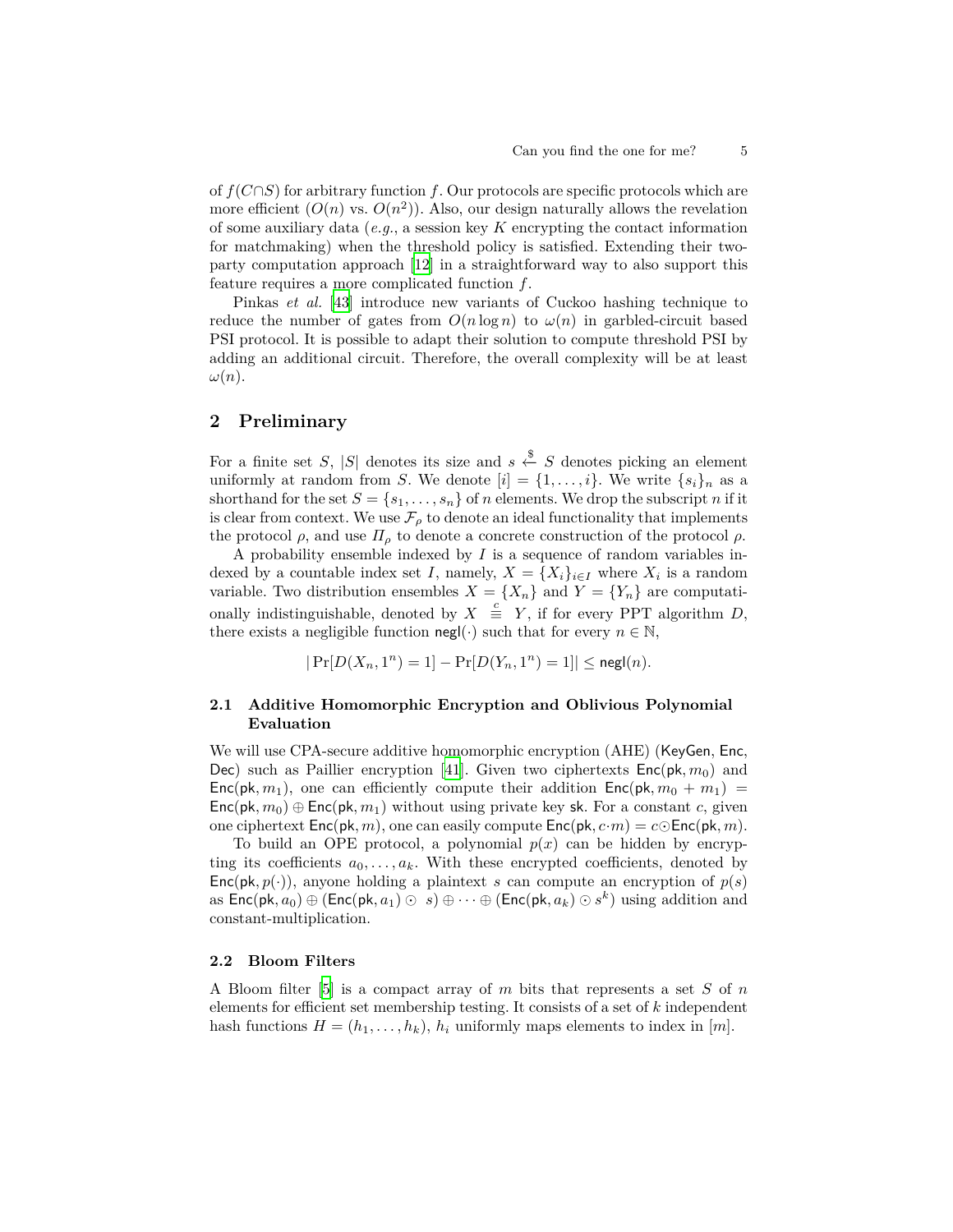All bits in the array are initialized to 0. To insert an element  $x \in S$ , x is hashed by the *k* hash functions to get *k* index numbers. All the bits at these indexes in the array are set to 1, regardless of its original value. To check if an item  $y$  is in  $S$ ,  $y$  is hashed by the  $k$  hash functions to get  $k$  indexes. If any of the bits at these indexes is 0, we conclude that *y* is certainly not in *S* (no false negative). Otherwise, *y* is probably in *S*. So it incurs only a small fraction of false positives. The upper bound of the false positive probability [[8\]](#page-23-17) is:  $\epsilon = p^k$ 1 + *O*  $\left(\frac{k}{p}\right)$  $\sqrt{\frac{\ln m - k \ln p}{m}}$  where  $p = 1 - (1 - \frac{1}{m})^{kn}$ .

If we set the false positive rate to be less than a threshold  $\epsilon_0$ , it can be shown that the length of the bit array size *m* should be at least  $m \ge n \log_2 e \cdot \log_2 1/\epsilon_0$ , where  $e$  is the base of the natural logarithm. Equality is achieved when  $k =$  $(m/n) \cdot \ln 2 = \log_2 1/\epsilon_0$ . We will stick with these optimal values as follows: the false positive probability is  $\epsilon = 2^{-\omega(\log \lambda)}$  so that  $\epsilon$  is negligible in the security parameter  $\lambda$ . As a result,  $k = \omega(\log \lambda)$  and  $m = k \cdot n \log_2 e$ .

#### **2.3 Secure Two-Party Computation**

We use the simulation-based security definition for two-party computation (2PC). More details can be referred to [\[25](#page-24-16)]. A 2PC protocol  $\pi$  computes a function that maps a pair of inputs to a pair of outputs  $f: \{0,1\}^* \times \{0,1\}^* \to \{0,1\}^* \times \{0,1\}^*$ , where  $f = (f_1, f_2)$ . For every pair of inputs  $x, y \in \{0, 1\}^*$ , the output-pair is a random variable  $(f_1(x, y), f_2(x, y))$ . The first party obtains  $f_1(x, y)$  and the second party obtains  $f_2(x, y)$ . When  $f_i(x, y) = \perp$ , it means party *i*'s output is empty.

We first consider *static semi-honest* adversaries, which can control one of the two parties and assumed to follow the protocol specification exactly. However, it may try to learn more information about the input of the other party.

In the semi-honest model, a protocol  $\pi$  is secure if whatever can be computed by a party in the protocol can be obtained from its input and output only. This is formalized by the simulation paradigm. We require the *view* of a party in a protocol execution to be simulatable given only its input and output. The view of the party *i* during an execution of  $\pi$  on input  $(x, y)$  is denoted by  $\mathsf{View}_i^{\pi}(x, y)$  =  $(w, r^i, m_1^i, \ldots, m_t^i)$ , where  $w \in (x, y)$  is the input of *i*,  $r^i$  is *i*'s internal random  $\text{coin tosses, and } m^i_j \text{ denotes the } j\text{-th message that it received.}$ 

**Definition 1 (Semi-honest Model).** *Protocol*  $\pi$  *is said to securely compute a deterministic function*  $f = (f_1, f_2)$  *in the presence of static semi-honest adversaries if there exists PPT algorithms*  $Sim_1$ ,  $Sim_2$  *such that* 

$$
\begin{aligned} & \{ \mathsf{Sim}_1(x,f_1(x,y)) \}_{x,y} \stackrel{c}{=} \{ \mathsf{View}_1^\pi(x,y) \}_{x,y}, \\ & \{ \mathsf{Sim}_2(y,f_2(x,y)) \}_{x,y} \stackrel{c}{=} \{ \mathsf{View}_2^\pi(x,y) \}_{x,y}. \end{aligned}
$$

**The** *F***-hybrid model.** We will use some secure two-party protocols as subprotocols. We will describe our protocols in a "hybrid model" where the two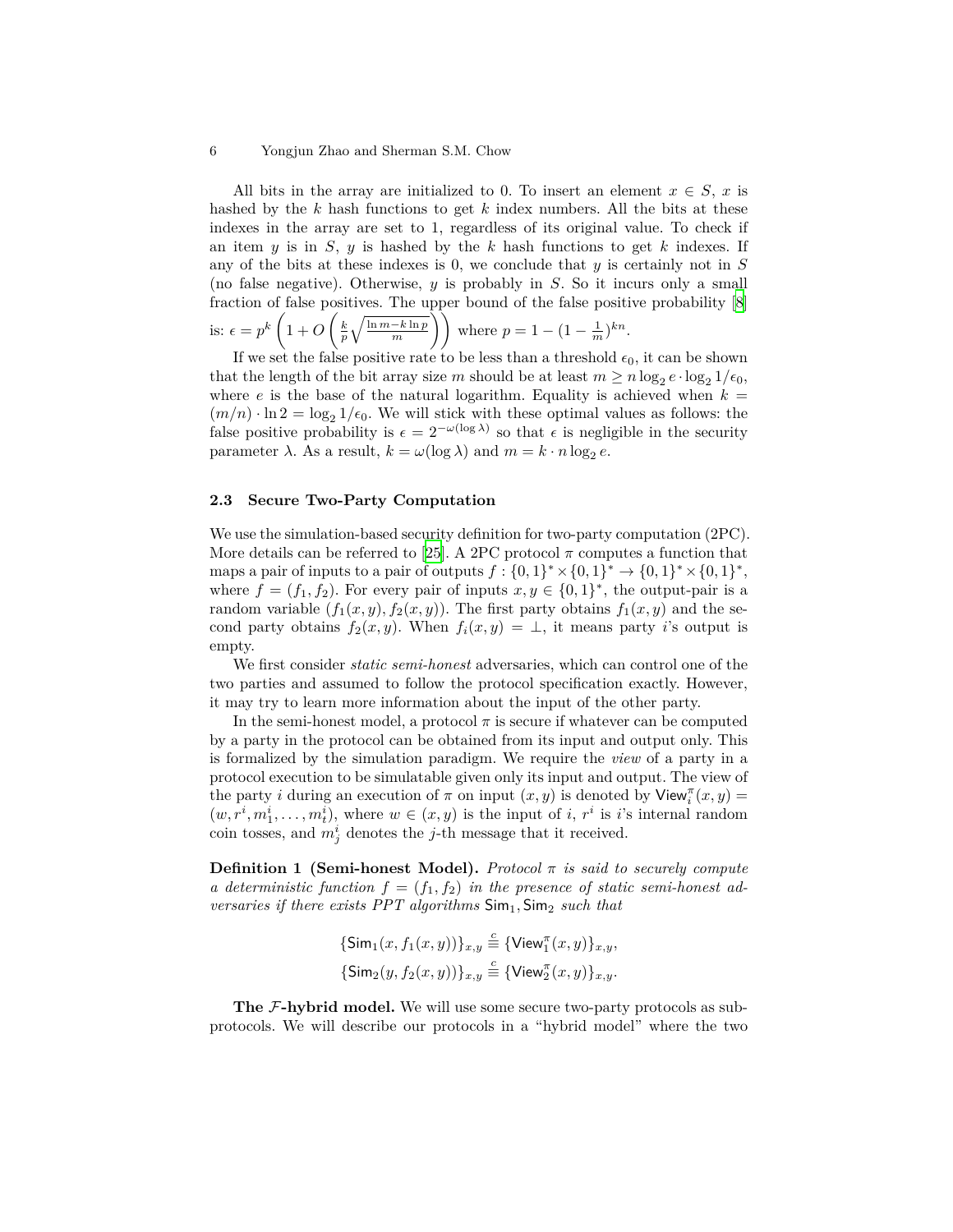parties interact with each other and use trusted help. When constructing a protocol  $\pi$  which uses a sub-protocol that securely computes some functionality  $\mathcal{F}$ , we consider that the parties run  $\pi$  and use "ideal calls" to a trusted party for computing  $\mathcal F$ . Upon receiving the inputs from the parties, the trusted party computes  $F$  and sends all parties the corresponding output. After receiving these outputs back from the trusted party, the protocol  $\pi$  continues. By the composi-tion theorem [[10\]](#page-23-18), any protocol that securely implements  $\mathcal F$  can replace the ideal calls to *F*.

## <span id="page-6-2"></span>**3 PSI with Threshold Policy**

#### **3.1 Definitions**

We begin with the formal definitions of two private set-intersection with threshold policy functionalities in the literature. We remark that for the second party *P*<sup>2</sup> (often referred to as "server" in the literature), its output is always *⊥*: it never knows whether the threshold policy is satisfied or not. For the first party *P*<sup>1</sup> (often referred to as "client" in the literature), if its output is not *⊥*, it knows that the threshold policy is satisfied; however, when its output is *⊥*, it cannot distinguish whether that is due to  $C \cap S = \phi$ , or  $|C \cap S|$  not meeting the policy. Here, the input of the parties includes the size of the input set of the counterparty. This is the standard practice in the multi-party computation literature, when the protocol considered is not "input-size hiding" [\[40](#page-24-17)]. We leave "input-size hiding" variants of threshold PSI as a future work.

<span id="page-6-0"></span>**Definition 2 (Below-Threshold Private Set-Intersection (***t <sup>≤</sup>***-**PSI**) [\[9\]](#page-23-0)).** *Let S* and *C be subsets of a predetermined domain, the functionality*  $\mathcal{F}_{t}$ <sub> $\leq$ -PSI</sub> *is:* 

$$
((C, |S|), (S, |C|)) \mapsto \begin{cases} (C \cap S, \perp) & \text{if } |C \cap S| \le t \\ (\perp, \perp) & otherwise \end{cases}
$$

**Definition 3 (Over-Threshold Private Set-Intersection (***t <sup>≥</sup>***-**PSI**) [[26](#page-24-14),[45](#page-24-0)]).** *Let S* and *C be subsets of a predetermined domain, the functionality*  $\mathcal{F}_{t\geq -PSI}$  *is:* 

> $((C, |S|), (S, |C|)) \mapsto$  $\int (C \cap S, \perp)$  *if*  $|C \cap S| \ge t$ (*⊥, ⊥*) *otherwise*

To realize both  $\mathcal{F}_{t}$ <sup> $\leq$ </sup>-PSI and  $\mathcal{F}_{t}$ <sup> $\geq$ </sup>-PSI, our key insight is to leverage a primitive called *encrypted* PSI *cardinality* (ePSI-CA) functionality in a novel way. This new functionality is formally defined below.

<span id="page-6-1"></span>**Definition 4 (Encrypted** PSI **Cardinality (**ePSI**-**CA**)).** *Let S and C be subsets of a predetermined domain.* Let  $(\mathsf{pk}_1, \mathsf{sk}_1)$  *be a public / secret key pair of a homomorphic encryption scheme. The functionality*  $\mathcal{F}_{ePSI-CA}$  *is:* 

$$
((C, |S|, \mathsf{pk}_1, \mathsf{sk}_1), (S, |C|, \mathsf{pk}_1)) \mapsto (\bot, \mathsf{Enc}(\mathsf{pk}_1, |C \cap S|))
$$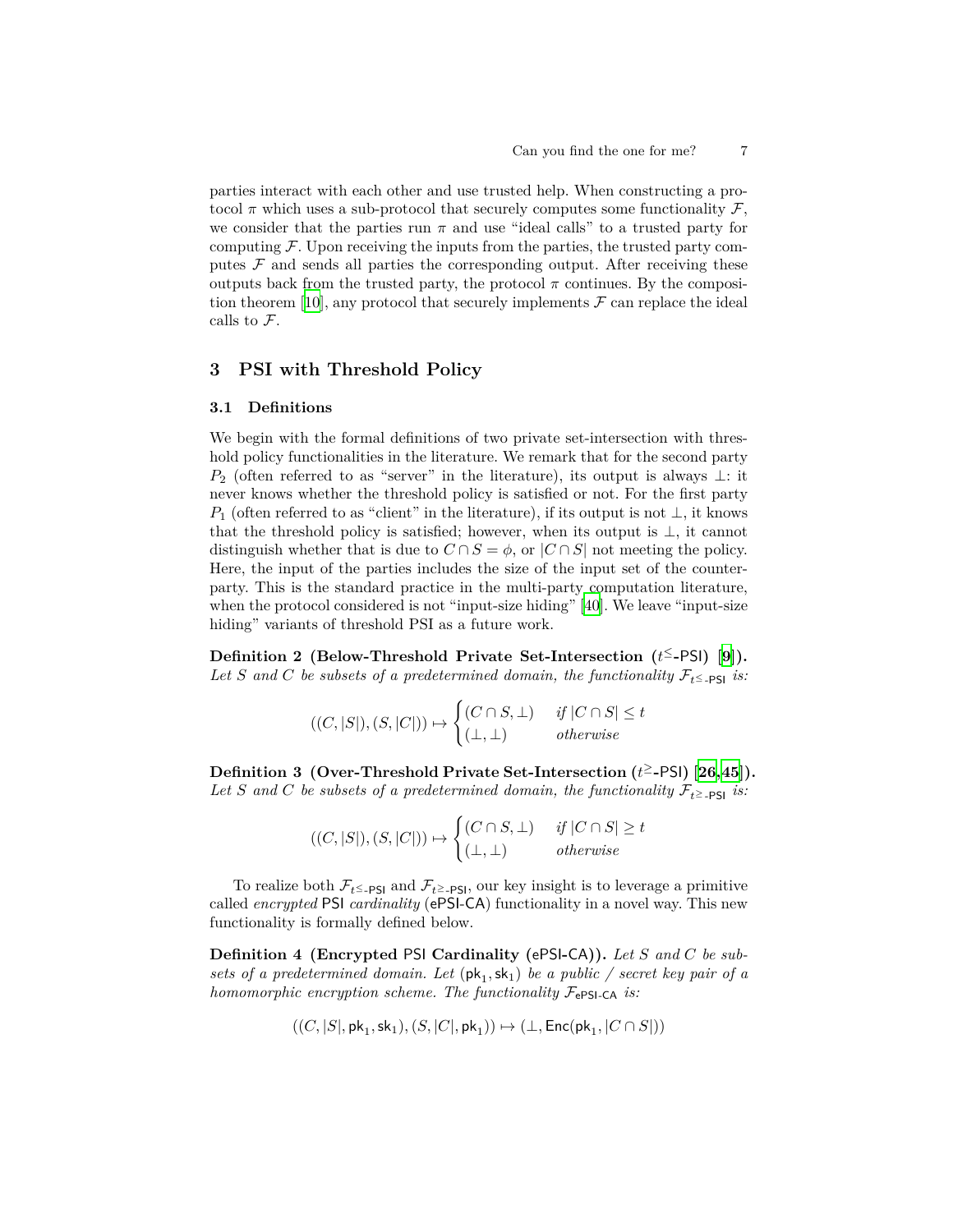We choose to single out  $\mathcal{F}_{\epsilon}$ <sub>PSI-CA</sub> not only for a more compact presentation of  $\Pi_{t}$ <sup> $\leq$ </sup>-PSI and  $\Pi_{t}$ <sup> $\geq$ </sup>-PSI, but also because we believe that  $\mathcal{F}_{e}$ PSI-CA itself is an interesting primitive. In Appendix [B](#page-25-0), we use it to construct the most efficient *existential private set-intersection protocol* (PSI-X) and *private set projection* [\[11](#page-23-1)] to date. Motivations and applications of these two protocols can also be found in Appendix [B.](#page-25-0) and [[11\]](#page-23-1).

### **3.2 Intuition**

We describe our  $\Pi_{t} \leq P_{\text{SI}}$  and  $\Pi_{t} \geq P_{\text{SI}}$  constructions in the ( $\mathcal{F}_{\text{ePSI-CA}}$ ,  $\mathcal{F}_{\text{PSI}}$ )-hybrid model, while the concrete instantiation for  $\mathcal{F}_{\mathsf{ePSLCA}}$  is deferred to Sec. [4](#page-11-0). In what follows, we use  $t \leq$ -PSI as an example to showcase how it is readily achievable with  $\mathcal{F}_{ePSI-CA}$  as a building block. The crux of our novel combination of  $ePSI-CA$ and oblivious polynomial evaluation (OPE) is that we use OPE to transform  $Enc(\mathsf{pk}_1, [C \cap S])$  (namely, the output of  $\mathcal{F}_{\mathsf{ePSLCA}}$ ) to an encryption of a session key *K* if and only if  $|C \cap S|$  ∈  $[0, t]$ . If  $|C \cap S|$  ∉  $[0, t]$ , the evaluation result is random and contains no information about *K*.

In more details,  $P_2$  re-randomizes the encrypted cardinality obtained from  $\mathcal{F}_{\text{ePSLCA}}$  by a random number *r* as  $\textsf{Enc}(\textsf{pk}_1, |C \cap S| + r)$  such that  $P_1$  knows nothing about  $|C \cap S|$  after decrypting  $Enc(pk_1, |C \cap S| + r)$ , but can obliviously evaluate a polynomial at  $|C \cap S| + r$ . To be more specific,  $P_2$  first prepares a polynomial  $p(\cdot)$  whose roots are  $r, r + 1, \ldots, r + t$ , and chooses a random symmetric key  $K$ .  $P_2$  then sends encrypted coefficients of polynomial  $p'(\cdot) = r' \cdot p(\cdot) + K$  under its own public key  $pk_2$ . In this way, when  $P_1$  obliviously evaluates  $p'(\cdot)$  at  $|C \cap S| + r$  via additive homomorphism (See Section [2.1\)](#page-4-0), the result will be an encryption of *K* if and only if  $|C \cap S| \leq t$ ; otherwise it will be encrypting a random number that reveals no information about *K* (because  $r' \cdot p(\cdot)$  serves as a one-time pad encrypting *K*, while  $P_2$  only used *r*<sup>'</sup> once).

To retrieve the value of  $p'(\cdot)$  at  $|C \cap S| + r$  (which is either the correct session key *K* or a random value) in plaintext from the previous OPE (which produces  $Enc(\mathsf{pk}_2, p'(|C \cap S| + r))$ ,  $P_1$  randomizes this ciphertext (denoted by  $Enc(\mathsf{pk}_2, K')$ in Step (4) in Fig. [1](#page-8-0)) simply by further blinding it with a random number *r ′′* and asks  $P_2$  for decryption. What  $P_1$  eventually obtains is a value  $K'$  which equals to *K* if and only if  $|C \cap S| \le t$ . This *K'* serves as a token showing if the intersection *|C ∩ S|* is below the threshold. The final step is to have *P*<sup>1</sup> and *P*<sup>2</sup> engage in a normal  $\Pi_{PSI}$ , in which  $P_1$  and  $P_2$  uses  $C^{K'} = \{c_i | |K'\}$  and  $S^K = \{s_i | K\}$  as input respectively. Hence  $P_1$  can recover the intersection if it possesses the same  $key K' = K$ .

#### **3.3** *t <sup>≤</sup>***-PSI Protocol:** *Π<sup>t</sup>≤***-PSI**

We describe our *t <sup>≤</sup>*-PSI protocol *Π<sup>t</sup>≤*-PSI in the (*F*ePSI-CA*, F*PSI)-hybrid model in Fig. [1](#page-8-0), following to the intuition above. Some points to note are in order.

In Step (2),  $P_2$  blinds the encrypted cardinality  $\mathsf{Enc}(\mathsf{pk}_1, |C \cap S|)$  obtained from  $\mathcal{F}_{\text{ePSLCA}}$  by a uniformly random number *r* as  $\text{Enc}(\text{pk}_1, |C \cap S| + r)$ , which can be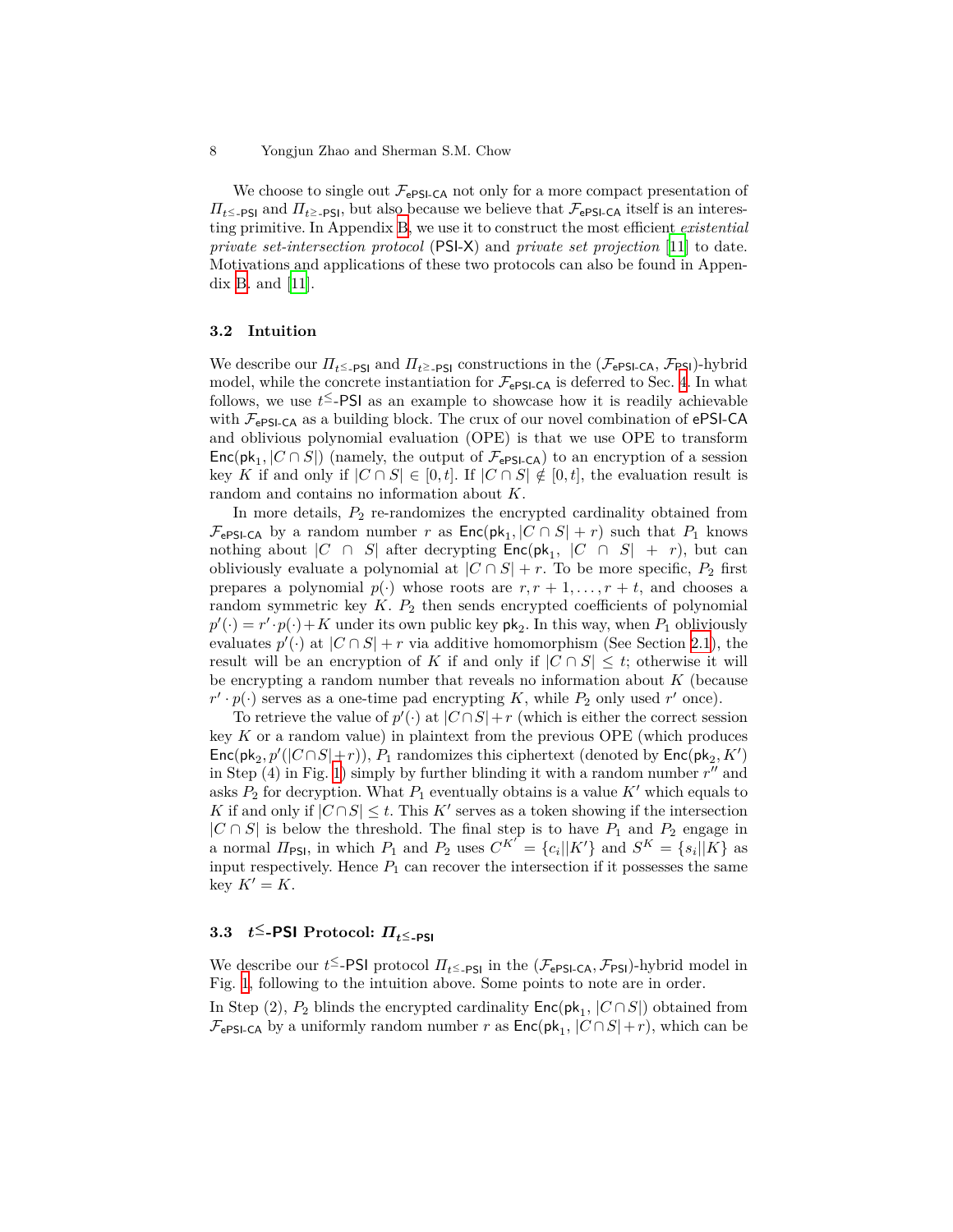viewed as the result of double encryption: firstly encrypt  $|C \cap S|$  using a one-time pad  $r$ , and then further encrypt under  $pk_1$ .

In Step (3), the polynomial  $p'(\cdot)$  and  $p(\cdot)$  are both degree  $(t+1)$ , so the number of coefficients to be encrypted and transmitted is  $(t + 2) \in O(|C| + |S|)$ . Also, note that these coefficients are independent of the set *S*. Looking ahead, such independence allows outsourcing computation to a cloud server.

In Step  $(4)$ ,  $P_1$  needs to blind the evaluation of polynomial by a one-time pad  $r''$ similar to what  $P_2$  does in Step (2). This is because if  $P_2$  sees  $K'$  in plaintext, it can check if  $K = K'$  and learn a single bit of information  $b = (|C \cap S| > t)$ , violating the requirement of  $\mathcal{F}_{t^{\leq}$ -PSI. Recall that in Definition [2](#page-6-0), the output of *P*<sup>2</sup> is always *⊥*.

In Step  $(6)$ , the session key  $K'$  serves as a token that allows  $P_1$  to obtain the intersection when the threshold policy is satisfied via  $\mathcal{F}_{PSI}$  on transformed sets. Yet, when the output of  $\mathcal{F}_{PSI}$  is  $\perp$ ,  $P_1$  does not know whether it is due to  $C \cap S = \phi$ , or the threshold policy is not met. Meanwhile,  $P_2$  learns nothing from  $\mathcal{F}_{PSI}$ , thus satisfying the requirement of  $\mathcal{F}_{t^{\leq}}$ -psi-

## *Π<sup>t</sup>≤*-PSI

<span id="page-8-0"></span>Input:  $P_1$ 's input is  $(C, |S|)$ .  $P_2$ 's input is  $(S, |C|)$ .

- 1. **[invoke**  $\mathcal{F}_{ePSI-CA}$ ]  $P_1$  sends his AHE public key  $pk_1$  to  $P_2$ . Next, they invoke an ideal execution of  $\mathcal{F}_{ePSI-CA}$  where the input of  $P_1$  is  $(C, |S|, (\mathsf{pk}_1, \mathsf{sk}_1))$  and the input of  $P_2$  is  $(S, |C|, \mathsf{pk}_1)$ ).  $P_2$  then gets  $\mathsf{Enc}(\mathsf{pk}_1, |C \cap S|)$ .
- 2. [ $P_2$  **masks encrypted**  $|C \cap S|$ ]  $P_2$  randomly chooses  $r$  and homomorphically  $\mathsf{computes}\ \mathsf{Enc}(\mathsf{pk}_1, |C \cap S| + r).$
- 3. [ $P_2$  **prepares encrypted polynomials**]  $P_2$  prepares a polynomial  $p(\cdot)$  whose roots are  $r, r+1, \ldots, r+t$ .  $P_2$  also chooses a random number  $r'$  and a random symmetric key  $K$ . Finally,  $P_2$  sends encrypted coefficients of the polynomial  $p'(\cdot) = r' \cdot p(\cdot) + K$  under  $pk_2$ , as well as  $Enc(pk_1, |C \cap S| + r)$ .
- 4. **[***P*<sub>1</sub> **evaluates polynomial]**  $P_1$  decrypts the received ciphertext to get  $|C \cap C|$  $S$ <sup>*|*</sup> + *r*, and obliviously evaluates  $p'$  (*·*) at point  $|C \cap S|$  + *r*. Denote the result by  $Enc(\mathsf{pk}_2, K')$ .  $P_1$  blinds it with randomness  $r''$  into  $Enc(\mathsf{pk}_2, K' + r'')$  and asks *P*<sup>2</sup> for decryption.
- 5.  $[P_2$  **decrypts**  $P_2$  decrypts  $Enc(\mathsf{pk}_2, K' + r'')$  and returns  $K' + r''$  to  $P_1$ , who recovers *K′* .
- 6. **[invoke**  $\mathcal{F}_{PSI}$ ]  $P_1$  and  $P_2$  invoke an ideal execution of  $\mathcal{F}_{PSI}$  where the input of  $P_1$  is  $(C^{K'}, |S|)$  and the input of  $P_2$  is  $(S^K, |C|)$ , where  $C^{K'} = \{c_i | K'\}$  and  $S^K = \{s_i | |K\}.$
- 7. **[output]**  $P_1$  outputs whatever it receives in the previous step (stripping away the trailing key  $K'$  if the output is non-empty).

Fig. 1: Below-Threshold Private Set-Intersection (*Π<sup>t</sup>≤*-PSI)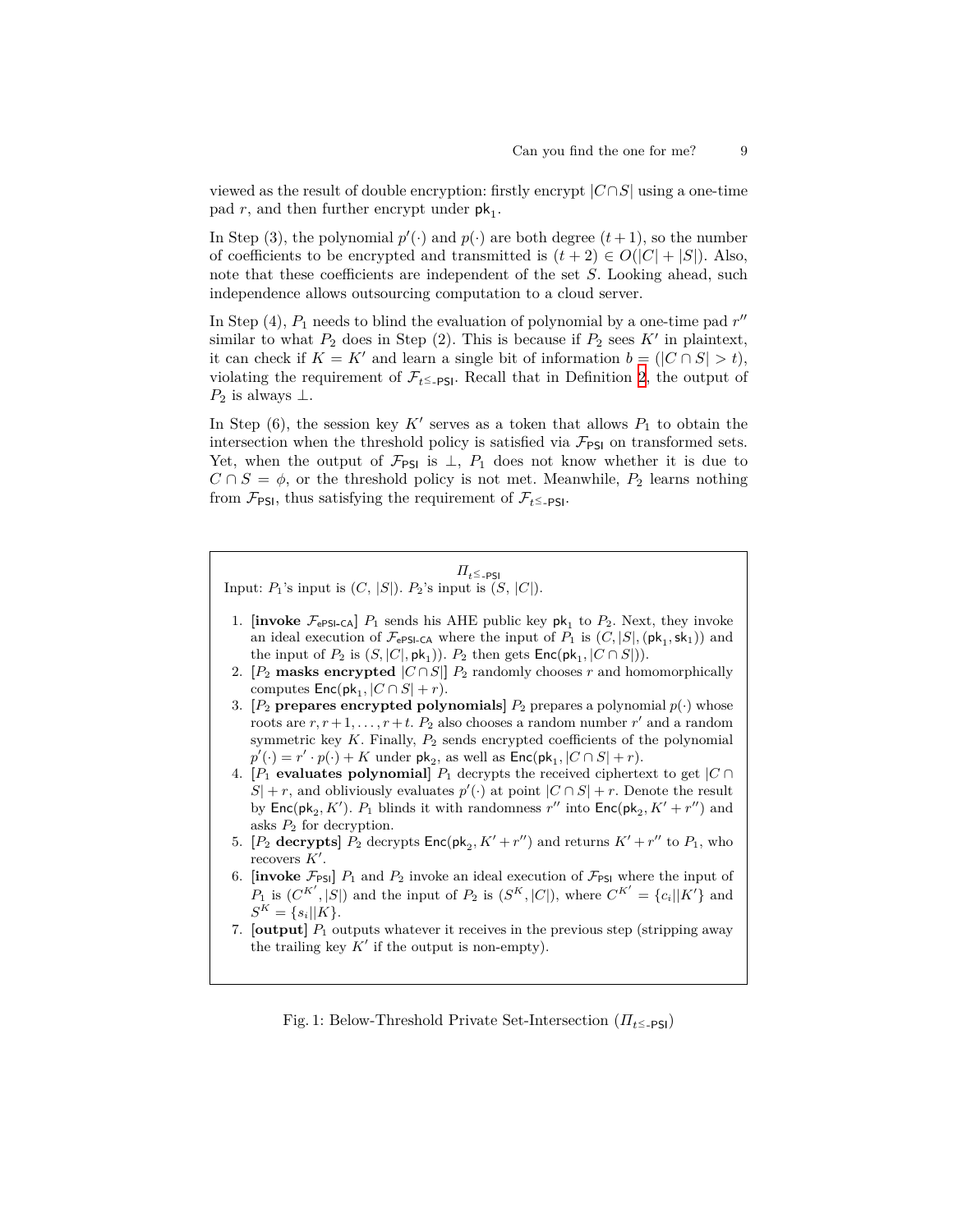#### **3.4 Analysis**

By the correctness of  $\mathcal{F}_{ePSI-CA}$  functionality,  $P_2$  obtains  $Enc(pk_1, |C \cap S|)$  in Step (1). If the size of intersection  $|C \cap S| \le t$ , then in Step (3) the polynomial  $p(\cdot)$  will be evaluated to 0, and hence the evaluation of  $p'(\cdot)$  will be  $K' = K$ . On the other hand, if  $|C \cap S| > t$ , the evaluation of  $p'(\cdot)$  will be  $K' \neq K$ . Then by the correctness of  $\mathcal{F}_{PSI}$ ,  $P_1$  obtains  $C \cap S$  if and only if  $|C \cap S| \leq t$ .

For efficiency, since public-key operations are much slower than symmetrickey ones, we only count the total number of public-key operations, including encryption, decryption, and homomorphic operations (addition and multiplication by a constant). We assume using  $\Pi_{\text{ePSI-CA}}$  to instantiate  $\mathcal{F}_{\text{ePSI-CA}}$  in Step (1). The number of public-key operations of  $\Pi_{\text{ePSI-CA}}$  will be presented in Table [2.](#page-13-0) We also assume an efficient *Π*<sub>PSI</sub> construction. Note that the state-of-the-art  $\Pi_{PSI}$  protocols [[38](#page-24-7), [42](#page-24-9), [44\]](#page-24-10) under the semi-honest model require linear computation and communication complexities. Table [1](#page-9-0) summarizes the overall result, showing that the  $\Pi_{t \leq P}$  protocol features linear computational complexity.

<span id="page-9-0"></span>Table 1: Computational Efficiency of *Π*<sup>*t*</sup>*≤*-PSI  $(\mathcal{F}_{\epsilon}$ <sub>PSI-CA</sub> is instantiated by  $\Pi_{\epsilon}$ <sub>PSI-CA</sub> with complexity in Table [2](#page-13-0))

| $\mathcal{L}$ erg-ca is instantant strong increasing the most $\mathcal{L}$ |                                     |          |                                         |                                       |                      |
|-----------------------------------------------------------------------------|-------------------------------------|----------|-----------------------------------------|---------------------------------------|----------------------|
|                                                                             | Enc                                 | Dec      | addition                                | multiplication                        | $\Pi_{\mathsf{PSI}}$ |
| $(P_1)$<br>Step *                                                           | S )<br>$\omega(\log \lambda)O( C )$ | $\theta$ | $+ S $<br>$ \omega(\log \lambda)O( C )$ |                                       |                      |
| $P_2$ )                                                                     | $\omega(\log \lambda)$              |          | $ O( C ) \omega(\log \lambda)O( C )$    | $+ S $   $\omega(\log \lambda)O( C )$ |                      |
| Step 2 $(P_2)$                                                              |                                     |          |                                         |                                       |                      |
| $\sqrt{\text{Step 3}(P_2)}$                                                 | $t+3$                               |          |                                         |                                       |                      |
| $\sqrt{\text{Step 4}(P_1)}$                                                 |                                     |          | $t+2$                                   | $t+1$                                 |                      |
| Step 5 $(P_2)$                                                              |                                     |          |                                         |                                       |                      |
| $P_1$<br>Step 6                                                             |                                     |          |                                         |                                       |                      |
| $(P_2)$                                                                     |                                     |          |                                         |                                       |                      |
| Total                                                                       | $\omega(\log \lambda)O($            |          | $ \omega(\log \lambda)O( C )$           | $ \omega(\log \lambda)O( C )$         |                      |

<span id="page-9-1"></span>**Theorem 1.** *Assuming the existence of CPA-secure additive homomorphic encryption scheme* (KeyGen*,* Enc*,* Dec)*, whose plaintext space is super polynomial in the security parameter; then the protocol*  $\Pi_{t \leq -PSI}$  *in Fig.* [1](#page-8-0) *securely implements the functionality*  $\mathcal{F}_{t^{\leq}}$ - $P\text{S1}$  *in Def.* [2](#page-6-0) *in the presence of semi-honest adversaries under the*  $(\mathcal{F}_{\text{ePSI-CA}}, \mathcal{F}_{\text{PSI}})$ *-hybrid model.* 

*Proof.* **Simulating the view of**  $P_1$  **using**  $\textsf{Sim}_1^{t \leq -PSI}$ . The view of  $P_1$  contains the messages sent by  $P_2$ :  $Enc(\mathsf{pk}_1, |C \cap S| + r)$ ,  $\mathsf{pk}_2$ ,  $Enc(\mathsf{pk}_2, p'(\cdot))$  (encryptions of coefficients of the polynomial  $p'(\cdot)$ ,  $(K' + r'')$ , the fixed empty output  $\bot$  from  $\mathcal{F}_{\text{ePSI-CA}}$ , as well as the output from  $\mathcal{F}_{\text{PSI}}$ .

Let  $A$  be a probabilistic polynomial time (PPT) adversary corrupting party *P*<sub>1</sub>. We design a PPT simulator  $\text{Sim}_{1}^{t \leq -PSI}$  that invokes *A* by playing the role of the honest party  $P_2$  and  $\text{Sim}_1^{t^{\leq -PSI}}$  emulates the two ideal functionalities  $\mathcal{F}_{\text{ePSI-CA}}$ ,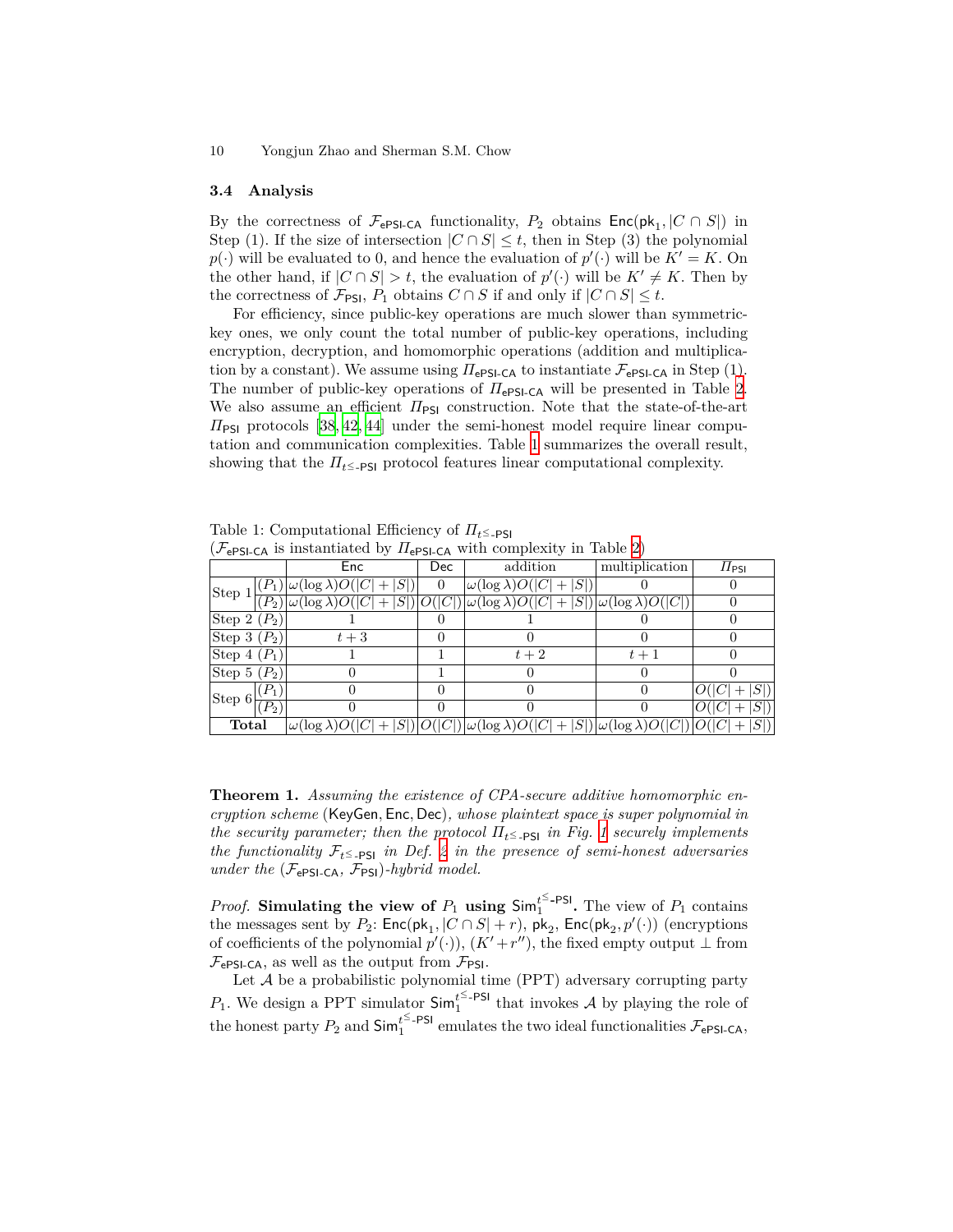$\mathcal{F}_{PSI}$ . The simulator will generate a view indistinguishable from a hybrid one.  $\sin t_1^{\xi^2 - PSI}$  has different simulation strategies for different outputs of  $P_1$ . We consider two disjoint cases.

## **(1) the output is** *⊥***:**

- 1. Given input  $((C, |S|, t), \perp)$ ,  $\text{Sim}_1^{t^{\leq -PSI}}$  invokes *A* on input  $(C, |S|, t)$ , and receives  $\mathcal{A}$ 's first message  $pk_1$ .
- 2.  $\sinh 1 \leq P\text{S1}$  plays as the trusted party and emulates the ideal calls to  $\mathcal{F}_{\text{ePSI-CA}}$ .
- 3.  $\sin^{t^{\leq} PSI}$  generates a random public/private key pair ( $pk_2, sk_2$ ), a random symmetric key  $K$ , just as what  $P_2$  will do, and continues the protocol emulation by sending encryptions of 0 under  $pk<sub>2</sub>$  (representing an all-zero polynomial) instead of encryption of coefficients of the polynomial  $p(\cdot)$ . It also encrypts a random number  $R_1$  under  $\mathsf{pk}_1$  to emulate the intended message  $\mathsf{Enc}(\mathsf{pk}_1, |C \cap S| + r).$
- 4. When *A* obliviously evaluates the zero-polynomial at point *R* in Step (4), the result will be an encryption of 0 under  $pk_2$ . *A* randomizes this encryption of 0 into an encryption of  $r''$  and asks  $\text{Sim}_{1}^{t^{\leq -PSI}}$  for decryption.  $\text{Sim}_{1}^{t^{\leq -PSI}}$ returns yet another random value *R*2.
- 5. Finally, *A* will compute  $K' = R_2 r'' \ (\neq K \text{ with overwhelming probability}).$ Then *A* uses  $(C' = \{c_i | K'\}, |S|)$  as input to the  $\mathcal{F}_{PSI}$  functionality emulated by  $\mathsf{Sim}_1^{\mathsf{t}^{\leq -PSI}}$ , who will return  $\perp$  as intended.

We argue that this simulated view is indistinguishable from the real one. First, notice that the simulated messages  $Enc(\mathsf{pk}_1, R_1)$  and  $R_2$ , are identically distributed as the real ones  $Enc(\mathsf{pk}_1, |C \cap S| + r)$  and  $K' + r''$ . It is because, in the real protocol,  $r$  is selected by  $P_2$  uniformly at random and  $K'$  is distributed uniformly at random when  $|C \cap S| > t$  thanks to the randomness r' in Step (3). Second, notice that the other simulated messages are encryptions under  $\mathsf{pk}_2$  . Any distinguisher of these two views can be transformed to an adversary breaking CPA-security of the encryption scheme.

## **(2)** the output is a subset  $\hat{C} \subseteq C$  whose size  $|\hat{C}|$  is less than *t*:

 $\sin t_1^{\xi^2 - PSI}$  works as the previous case, except in Step (4) it decrypts the ciphertext to get *r*<sup>*′′*</sup>. In Step (5) it computes  $K' = R_2 - r''$ , converts the set  $\hat{C}$  into  $\hat{C}^{K'}$  by appending  $K'$  to each element in  $\hat{C}$ . Finally, it uses  $\hat{C}^{K'}$  to emulate the output of  $\mathcal{F}_{PSI}$  for  $\mathcal{A}$ .

This simulated view is indistinguishable from the real view because everything is the same as the other case with the only exception being the output of  $\mathcal{F}_{PSI}$ .

# Simulating the view of  $P_2$  using  $\textsf{Sim}_2^{t \leq -\textsf{PSI}}$ .

This part is easy because  $P_2$ 's view contains only  $\mathsf{Enc}(\mathsf{pk}_1, |C \cap S|)$  from  $\mathcal{F}_{\mathsf{ePSLCA}},$ *⊥* from  $\mathcal{F}_{PSI}$  and  $Enc(\mathsf{pk}_2, K' + r'')$ . The third element is an encryption of a truly random value (because  $r''$  is chosen by  $P_1$  uniformly at random), which can be perfectly simulated using  $Enc(pk_2, R)$  where  $R$  is also chosen uniformly at random. The first element can be simulated by  $Enc(pk_1, 0)$ . A straightforward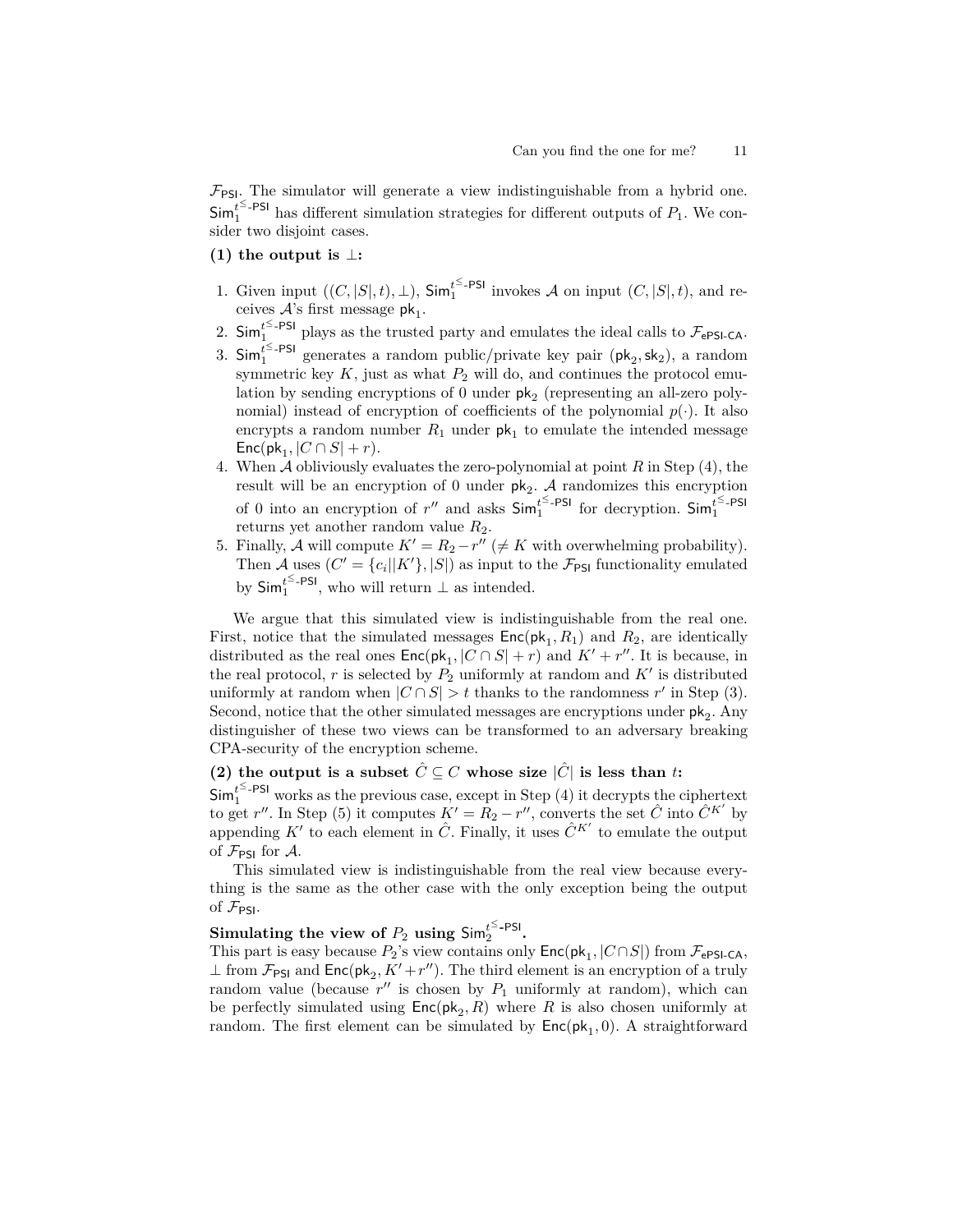reduction shows that any distinguisher who can distinguish  $\mathsf{Enc}(\mathsf{pk}_1, |C \cap S|)$  from  $Enc(\mathsf{pk}_1, 0)$  can be used to break the CPA-security of the encryption scheme.

### **3.5** *t <sup>≥</sup>***-PSI Construction and Generalizations**

To construct  $\Pi_{t\geq -PSI}$ , we modify  $\Pi_{t\leq -PSI}$  in Fig. [1.](#page-8-0) The modification is simple and straightforward: in Step (3),  $P_2$  prepares a polynomial whose roots are  $r + t, r +$  $(t + 1), \ldots, r + \min(|S|, |C|)$ , where the function  $\min(x, y)$  returns the smaller value of *x* and *y*. The rest of the protocol remains exactly the same. Note that the degree of this polynomial is min( $|S|$ ,  $|C|$ ) $-t+1$ , which remains to be  $O(|S|+|C|)$ , and hence the efficiency analysis in Table [1](#page-9-0) also holds for  $\Pi_{t\geq -PSI}$ .

In general,  $P_2$  can specify the roots of the polynomial at will. For example, the roots could be integers within a certain interval  $\{r+a, r+(a+1), \ldots, r+b\}$ . It means  $P_1$  only learns the intersection if  $|C \cap S|$  falls within the range  $[a, b]$ . Further generalizing, we can change the criteria to be  $|C \cap S| \in \{m_1, m_2, \ldots, m_q\}$ , *i.e.*, an arbitrary set of numbers (a subset of even numbers, a subset of prime numbers, *etc.*) instead of consecutive numbers.

Proving the security of  $\Pi_{t^{\geq -PS}}$  (and its generalizations) just takes a very straightforward adaption of Theorem [1](#page-9-1) and thus we omit the repetitive details.

## <span id="page-11-0"></span>**4 Encrypted PSI-Cardinality**

Both our  $\Pi_{t \leq -PSI}$  and  $\Pi_{t \geq -PSI}$  protocol heavily rely on  $\mathcal{F}_{ePSI-CA}$ , which is a novel variant of PSI and PSI-CA protocol in the literature. It is tempting to instantiate  $\mathcal{F}_{\text{ePSI-CA}}$  from  $\mathcal{F}_{\text{PSI-CA}}$  by just adding encryption:  $P_1$  and  $P_2$  execute  $\mathcal{F}_{\text{PSI-CA}}$ , and *P*<sub>1</sub> encrypts the output  $|C \cap S|$  under its public key  $pk_1$ , forwards the ciphertext to  $P_2$ . Yet, this approach leaks  $|C \cap S|$  to  $P_1$  and hence does not satisfy our Definition [4](#page-6-1), namely, *P*<sup>1</sup> should output nothing but *⊥*.

One may instead wonder if some trivial extensions of  $\Pi_{PSI-CA}$  can do. Yet, all *Π*PSI-CA protocols that we are aware of proceed by transforming elements in the two parties' respective set via some one-way transformation, and let  $P_1$  count the number of common elements in the transformed domain. If one follows this paradigm, it seems impossible to hide the number  $|C \cap S|$  from  $P_1$ . After all, in  $\mathcal{F}_{PSLCA}$  and  $\mathcal{F}_{PSI}$ , it is  $P_1$  who has non-trivial output while in  $\mathcal{F}_{ePSLCA}$ , it is  $P_2$ instead. Such inherent inconsistency suggests that new techniques are required to design ePSI-CA.

### <span id="page-11-1"></span>**4.1 ePSI-CA Protocol:** *Π***ePSI-CA**

Our construction is inspired by the *existential private set-intersection* (denoted by  $\mathcal{F}_X$ ) protocol by Carpent *et al.* [\[11](#page-23-1)]. We observe that the core of their protocol is implementing an encrypted private membership test protocol, a special case of  $\mathcal{F}_{\text{ePSLCA}}$  where  $P_1$ 's input set consists of a single element. Unfortunately, their construction is too inefficient, making it unsuitable for our application. We significantly improve their construction by a novel combination of OPE and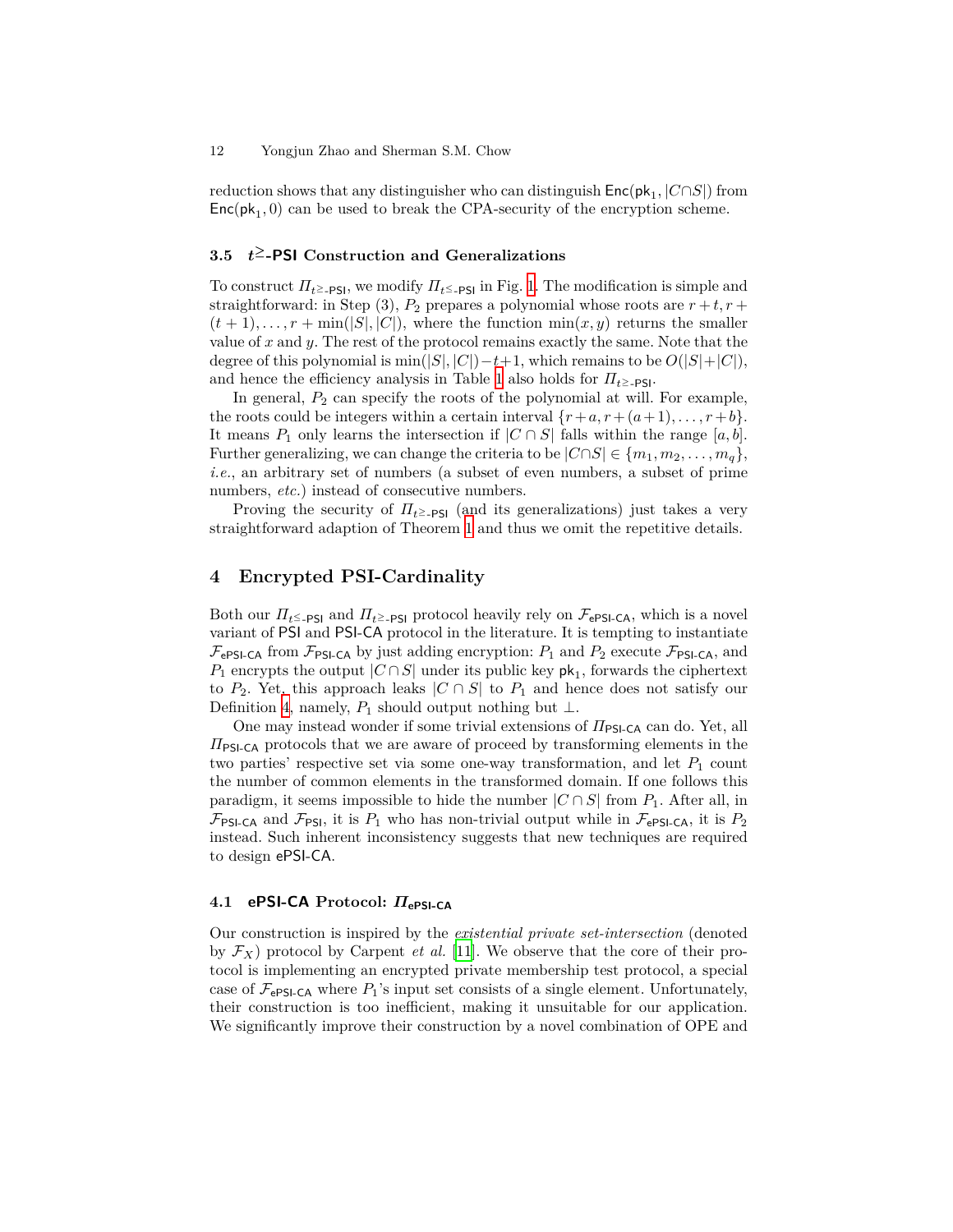Bloom filter. Here we only highlight our design principle. A detailed discussion of  $\mathcal{F}_X$  is deferred to Appendix [B.](#page-25-0)

Recall that a Bloom filter *BF<sup>S</sup>* encoding a set *S* supports efficient membership test by hashing the test element *x* into *k* locations using *k* hash functions. If the value of  $BF_S$  at those locations are *all* "1", we conclude that  $x \in S$ . Namely, the predicate " $x \in S$  or not" is transformed to determining the number of "1"s.

$$
P(x, BF_S) = \begin{cases} 1 & x \in S \\ 0 & x \notin S \end{cases}
$$
  
= 
$$
\begin{cases} 1 & \text{exactly } k \text{ "1"s in } \{BF_S[h_1(x)], \dots, BF_S[h_k(x)]\} \\ 0 & \text{less than } k \text{ "1"s in } \{BF_S[h_1(x)], \dots, BF_S[h_k(x)]\} \end{cases}
$$

Suppose that  $P_2$ 's Bloom filter  $BF_S$  is encrypted under its public-key  $pk_2$ , then  $P_1$  can obliviously compute an encryption of the number of "1"s under  $pk_2$ by adding the ciphertexts of those *k* locations for element *x*. Let *n<sup>X</sup>* be such number of "1"s, and  $e_{n_X}$  be its encryption under  $\mathsf{pk}_2$ . Our task becomes how to transform  $e_{n_X}$  to an encryption of 0 if  $n_X \in [0, k-1]$ ; or to an encryption of 1 if  $n_X = k$ . This task is similar to what we have in Sec. [3](#page-6-2), in which we transform an encryption of  $|C \cap S|$  to an encryption of 0 if  $|C \cap S| \in [0, t]$ ; or to an encryption of a non-zero number otherwise.

Fig. [2](#page-13-1) gives the full details of  $\Pi_{ePSI-CA}$ . Two notes are in order. In Step (1),  $k = \omega(\log \lambda)$  and  $N = \omega(\log \lambda)|S|\log_2 e$ , which are optimal values for a false positive rate of  $\epsilon$  that is negligible in the security parameter  $\lambda$  (see Sec. [2.2\)](#page-4-1). In Step (4),  $P_1$  can precompute or outsource this step since the polynomials  $p_i(\cdot)$ is independent of the private set *C*.

#### **4.2 Analysis**

Regarding the correctness, in Step (3), the resulting ciphertext is encrypting an integer  $\hat{n_i} \in \{r_i, \ldots, r_i + k\}$  because the sum consists of a random  $r_i$  and *k* encrypted numbers in  $\{0,1\}$ . For any element  $c_i \notin S$ ,  $P_1$  can only collect less than *k* encryptions of "1" in Step (3) (otherwise a false positive of Bloom filter has occurred). Therefore, the polynomials  $p_i(\hat{n}_i)$  will be evaluated to 0 in the ciphertext domain in Step (5). On the other hand, for  $c_j \in S$ , then the polynomial evaluation  $p_i(\hat{n}_i) = k \times (k-1) \times \cdots \times 1 = k!$ . After normalizing by a factor of  $(k!)^{-1}$ , the protocol output is an encryption of  $|C \cap S|$ .

Next, we analyze the efficiency by counting the total number of public-key operations from Step (2) to Step (5). We assume that the false positive rate of Bloom filter is set to be  $\epsilon = 2^{-\omega(\log \lambda)}$ , so  $k = \omega(\log \lambda)$ . The other parameters of Bloom filter are set to the optimal values accordingly. Moreover, we assume that Horner's rule is applied in the evaluation of  $p_i(\cdot)$  in Step (5), which requires *k* additions and *k* multiplications for evaluating a degree-*k* polynomial. Table [2](#page-13-0) summarizes the result, which shows that the complexity of our construction is only linear in the set size.

In terms of security, we have the following theorem: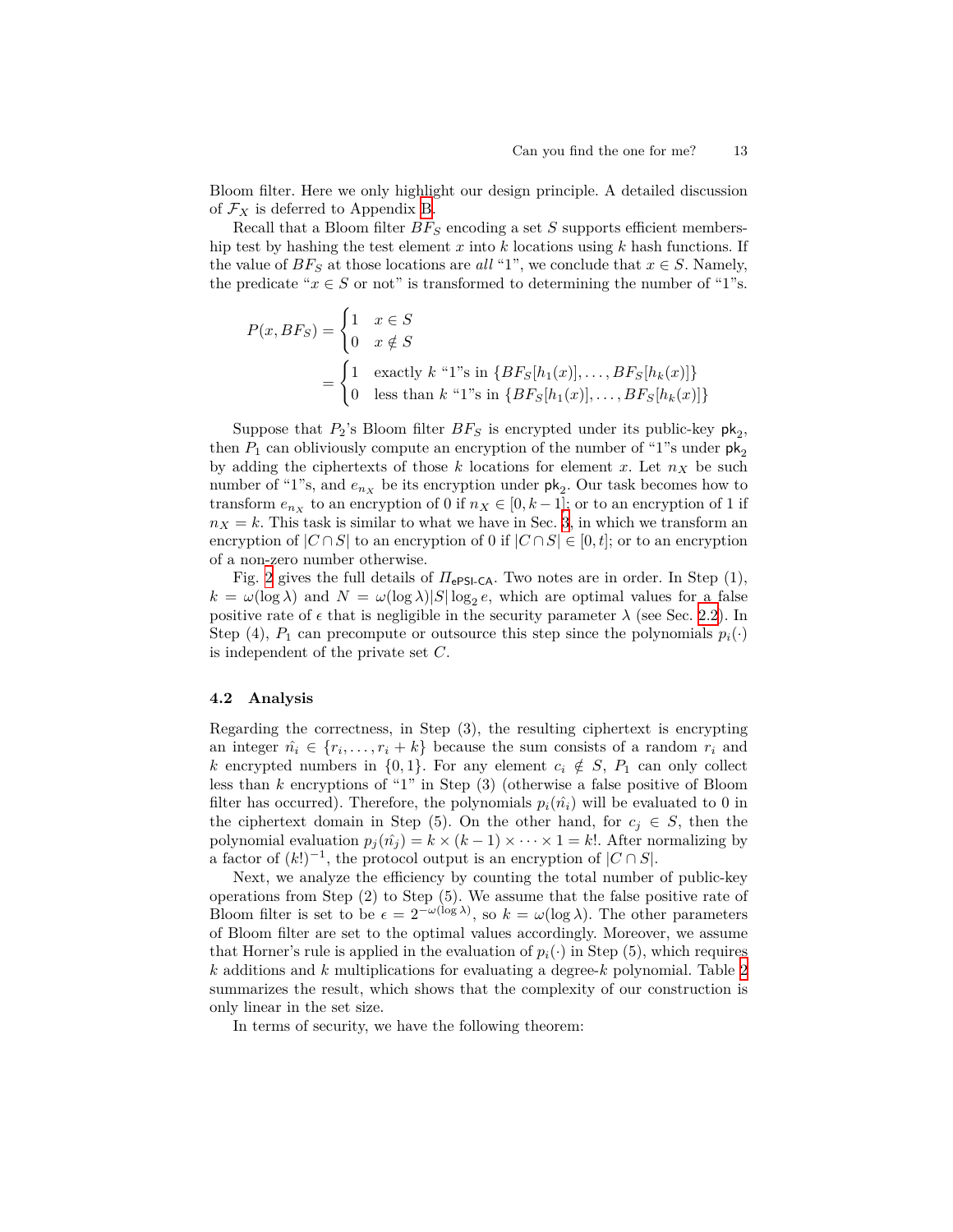## <span id="page-13-1"></span>*Π*ePSI-CA Input:  $P_1$ 's input is  $C$ ,  $|S|$ , and an AHE key pair  $(\mathsf{pk}_1, \mathsf{sk}_1)$ .  $P_2$ 's input is  $S$ ,  $|C|$ , and an AHE key pair  $(\mathsf{pk}_2, \mathsf{sk}_2)$ . 1. **[setup]** The parties perform a secure coin-tossing sub-protocol to choose random seeds for Bloom filter hash functions  $h_1, \ldots, h_k : \{0,1\}^* \to [N]$ . 2.  $[P_2 \text{ encrypts its Bloom filter}]$   $P_2 \text{ builds an } N\text{-bit Bloom filter of his set}$ *S* using  $h_1, \ldots, h_k$ , encrypts the bits of the Bloom filter under  $pk_2$ , and sends the resulting encrypted bits  $e_1, e_2, \ldots, e_N$  to  $P_1$ . 3.  $[P_1$  **masks the query results** For each element  $c_i \in C$ ,  $P_1$  hashes  $c_i$  using those *k* hash functions to obtain *k* indices  $h_1(c_i), h_2(c_i), \ldots, h_k(c_i)$ .  $P_1$  creates a ciphertext  $e_{n_i}$  to be sent to  $P_2$  by homomorphically summing up all ciphertexts at those indices  $(e_{h_1(c_i)}, \ldots, e_{h_k(c_i)})$  and another ciphertext of a randomly chosen number *ri*. 4.  $[P_1$  **prepares encrypted polynomials** For all *i*,  $P_1$  encrypts under  $pk_1$  the coefficients of a degree-*k* polynomial  $p_i(x) = (x - r_i)(x - r_i - 1) \cdot \cdot \cdot (x - r_i - k + 1)$ .  $P_1$  sends the encrypted coefficients of  $p_i(\cdot)$  and  $e_{\hat{n_i}}$  to  $P_2$ . 5. **[output]**  $P_2$  decrypts  $e_{\hat{n_i}}$  to get  $\hat{n_i}$ .  $P_2$  obliviously evaluates  $(k!)^{-1} \cdot (\sum_i p_i(\hat{n_i}))$ via additive homomorphism. Outputs this encrypted result.

Fig. 2: Encrypted PSI Cardinality ( $\Pi$ <sub>ePSI-CA</sub>)

| $\sec$ positive rate $\epsilon = 2$<br>$, \#$ Of Hash $\kappa = \omega(\log \Lambda)$ |                                                                                                                  |                |                                    |                |
|---------------------------------------------------------------------------------------|------------------------------------------------------------------------------------------------------------------|----------------|------------------------------------|----------------|
|                                                                                       | Enc                                                                                                              | Dec            | addition                           | multiplication |
| Step 2 $(P_2)$                                                                        | $(\log_2 e)k S $                                                                                                 |                |                                    |                |
| Step 3 $(P_1)$                                                                        |                                                                                                                  |                | k C                                |                |
| $ \text{Step 4}(P_1) $                                                                | $(k+1) C $                                                                                                       |                |                                    |                |
| $ \text{Step 5} (P_2) $                                                               |                                                                                                                  | C              | $(k+1) C -1$                       | $k C +1$       |
|                                                                                       | $P_1$ Total $ \omega(\log \lambda)O( C + S ) $                                                                   | $\overline{0}$ | $ \omega(\log \lambda)O( C + S ) $ |                |
|                                                                                       | $P_2$ Total $ \omega(\log \lambda)O( C + S ) O( C ) \omega(\log \lambda)O( C + S ) \omega(\log \lambda)O( C ) )$ |                |                                    |                |

<span id="page-13-0"></span>Table 2: Computational Complexity of  $\Pi_{\text{ePSI-CA}}$ (false positive rate  $\epsilon = 2^{-\omega(\log \lambda)}$ , # of hash  $k = \omega(\log \lambda)$ )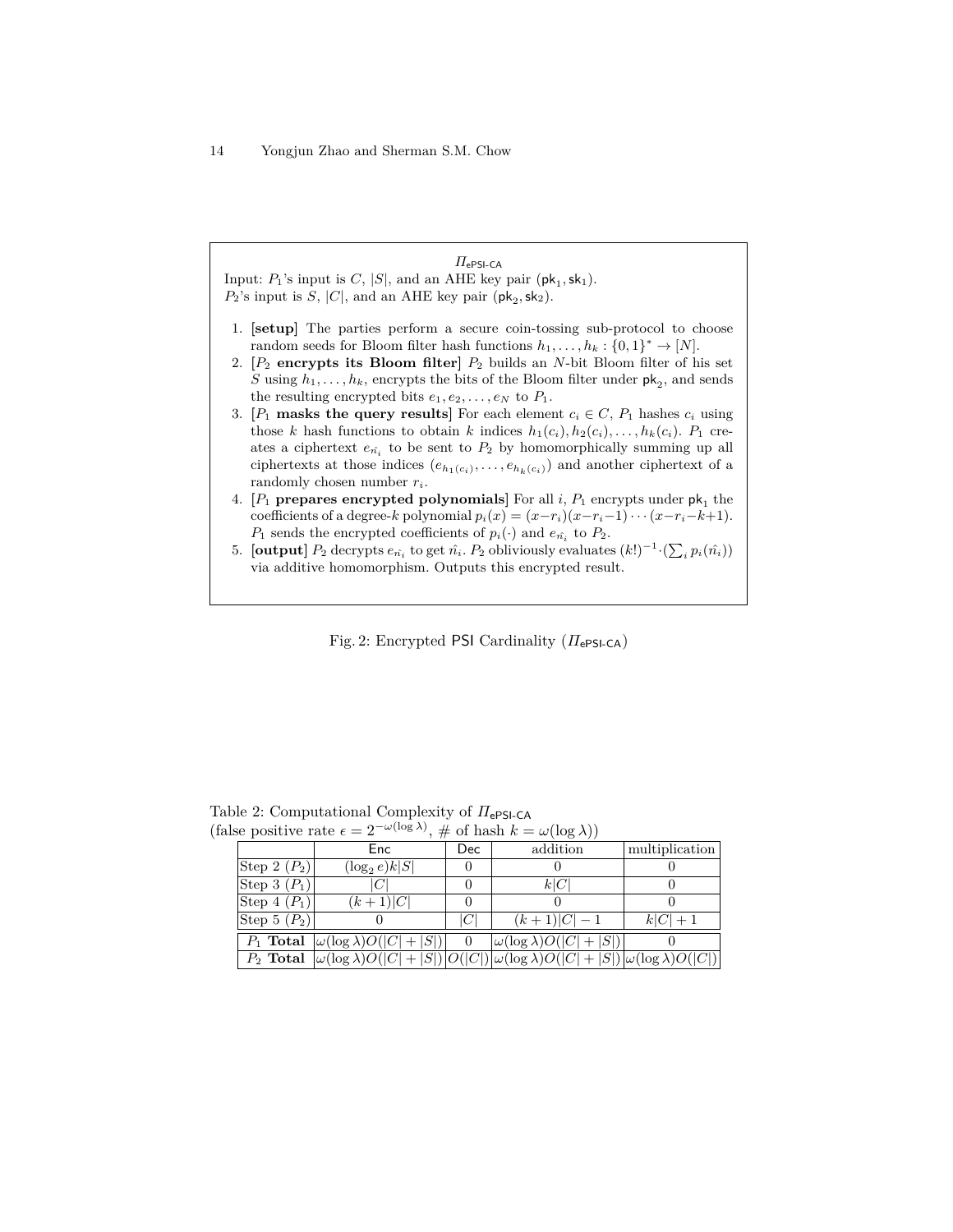**Theorem 2.** *Assuming the existence of a CPA-secure additive homomorphic encryption scheme* (KeyGen*,* Enc*,* Dec)*, whose plaintext space is super-polynomial in the security parameter; then the protocol*  $\Pi_{ePSI-CA}$  *in Fig.* [2](#page-13-1) *securely implements the functionality F*ePSI*-*CA *under the semi-honest model.*

*Proof.* We consider two corruption cases.

**Simulating the view of**  $P_1$  **using**  $\textsf{Sim}_1^{\textsf{ePSI-CA}}$ **.** The view of  $P_1$  only contains **EXECUTE:** FOR SITE VIEW OF  $T_1$  using  $\text{Sim}_1$ . The view of  $T_1$  only contains its view in the coin-tossing protocol View<sub>1</sub><sup>*coin*</sup>,  $\mathsf{pk}_2$ , and  $(e_1, \ldots, e_N)$  (encryptions of binary numbers under  $pk_2$ ). Sim<sup>ePSI-CA</sup> can generate the first two using the Sim<sup>coin</sup>, KeyGen algorithm, while the third one can be simulated by encryptions of zero due to the CPA-security of the encryption scheme. Assume for contradiction that there exists a distinguisher *D* for the simulated view and the real view. One can build a distinguisher  $\mathcal{D}'$  breaking the CPA-security of the encryption scheme. In the CPA-security game, *D′* is given a public-key pk. *D′* submits two vectors of plaintexts  $m_0, m_1$  where  $m_0$  is an all-zero bit vector as constructed in the simulated view, and  $m_1$  is the Bloom filter as in the real execution. *D′* receives a vector of ciphertext *c* corresponding to an encryption of either  $m_0$  or  $m_1$ , and directly forwards (pk, c) to D. Finally, D' outputs what *D* outputs. It is easy to see that the advantages of *D* and *D'* are the same.

**Simulating the view of**  $P_2$  **using**  $\textsf{Sim}_2^{\textsf{ePSI-CA}}$ . The view of  $P_2$  can also be simulated in an analogous way. In particular, the view of  $P_2$  contains  $View_2^{coin}$ , *P*<sub>1</sub>'s public-key  $pk_1$ , encryptions of random numbers  $\hat{n_i} = r_i + n_i$  under  $pk_2$ , where  $n_i$  is a number in [0, k], encryptions of coefficients of a polynomials  $p_i(\cdot)$ whose roots are  $r_i, r_i + 1, \ldots, r_i + k - 1$  under  $pk_1$ . The first two elements can be simulated using  $\textsf{Sim}^{coin}_2$  and KeyGen. Encryptions under  $\textsf{pk}_2$  can be generated by encrypting random numbers, while encryptions under  $pk<sub>1</sub>$  can be emulated by encryptions of 0. By a similar argument as above, the simulation will be indistinguishable from the real view.

#### **4.3 Reducing Communication Cost**

We can reduce the communication cost of Step (2) (sending *N* encryptions) and Step (4) (sending *k|C|* encryptions) via *private information retrieval* (PIR) and oblivious transfer (OT) respectively.

In Step (2), instead of transferring the whole encrypted Bloom filter  $e_1, e_2, \ldots, e_N$ from  $P_2$  to  $P_1$ , it suffices to obliviously transfer only a subset of those ciphertexts which will be used by  $P_1$  in Step  $(3)$ . The exact number of such ciphertexts depends on  $P_1$ 's set size  $|C|$  and the number hash functions  $k$ , and can be upperbounded by  $k|C|$ . In more detail, Steps (2) and (3) are replaced by the following steps: Firstly,  $P_1$  constructs a Bloom filter for its private set  $C$  according to the hash functions specified in Step  $(1)$ . Then  $P_1$  records the indices of non-zero bits of the Bloom filter, and uses these indices as input to  $k|C|$  instances of a single-server PIR protocol, in which  $P_2$  plays the role of the server holding a database  $(e_1, e_2, \ldots, e_N)$  of size *N*.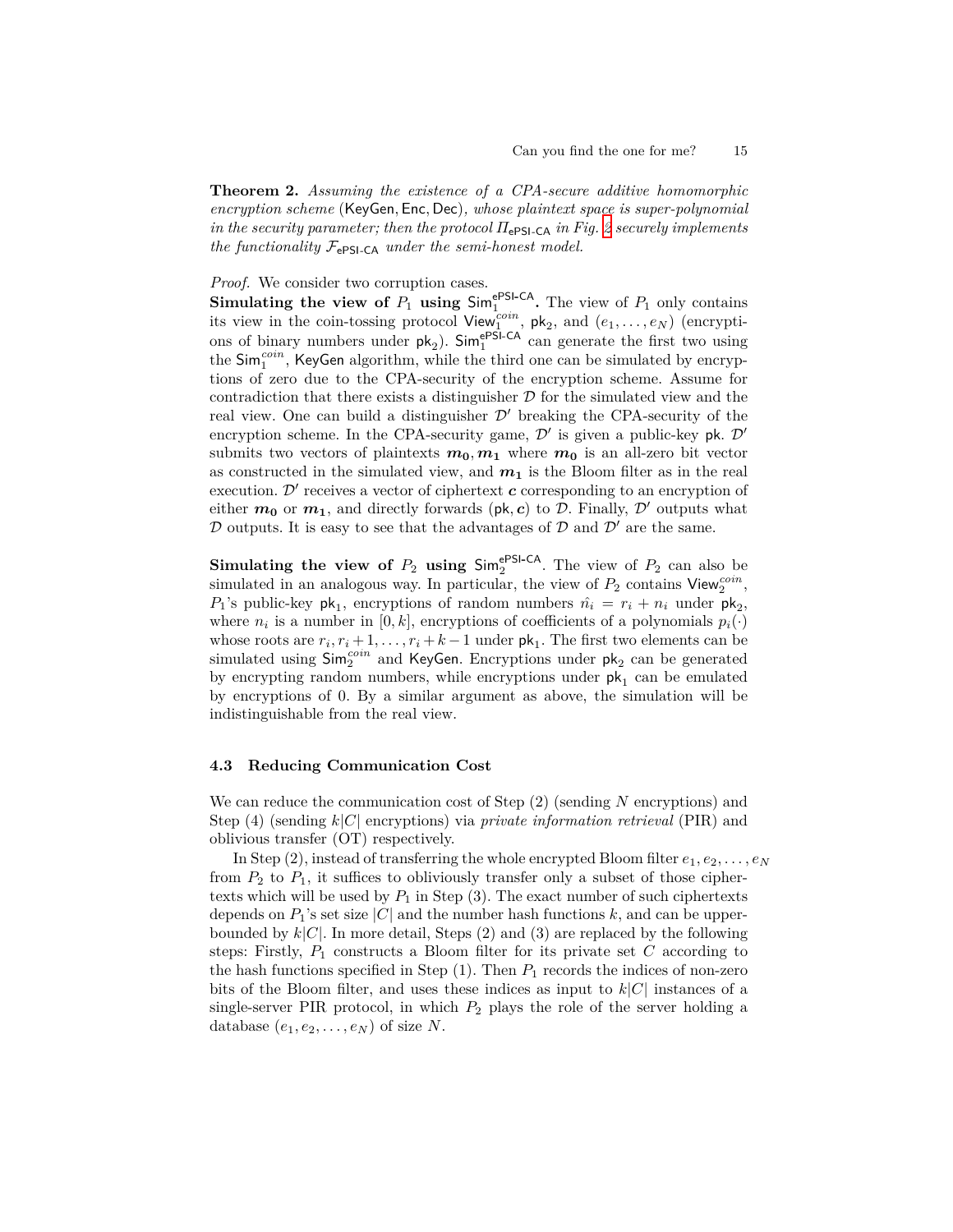Let  $PIR(N)$  be the communication cost of a single server  $PIR$  scheme whose database size is *N*. The overall communication cost of the above approach can be bounded by  $k|C| \times \text{PIR}(N)$ . Since the state-of-the-art scheme [\[19](#page-23-19)] gives  $PIR(N) \in O(log log(N))$ , the above approach incurs  $O(k|C| \log \log(N))$  communication cost instead of  $O(N)$ . The improvement can be significant when  $|C| \in o(\frac{|S|}{\log \log n})$  $\frac{|S|}{\log \log(|S|)}$ , namely  $P_2$ 's set size is much larger than  $P_1$ 's. Such an unbalanced set size setting is considered in the literature [\[36\]](#page-24-18) recently.

The security of this optimization can be easily understood as follows: (1) With PIR optimization,  $P_1$  obtains fewer ciphertexts, so it will not harm the security of  $P_2$ . (2) PIR also guarantees that  $P_2$  does not know which ciphertexts *P*<sup>1</sup> has queried, just like the case without optimization in which *P*<sup>2</sup> sends all ciphertexts and lets  $P_1$  locally decides which of them are useful.

Conceptually, Steps (4) and (5) are executing *|C|* instances of the following variant of 1-out-of- $(k+1)$  OT. Namely,  $P_2$  is holding an index  $\hat{n}_i$  and  $P_1$  is holding a number  $r_i$  and an array of  $(k+1)$  ciphertexts, the first  $k$  being  $\mathsf{Enc}(\mathsf{pk}_1, 0)$  and the last one being  $Enc(\mathsf{pk}_1, 1)$ . In the end,  $P_2$  obtains the  $(\hat{n}_i - r_i)$ -th ciphertext. A concrete instantiation of the above protocol using  $log(k + 1)$  instances of 1out-of-2 OT was given by Jarrous and Pinkas [\[31\]](#page-24-19) as a part of their *bin*HDOT protocol (Fig. 1 in [[31\]](#page-24-19)). After applying this technique, the communication cost of Step (4) is reduced from sending  $(k+1)|C|$  ciphertexts to executing  $|C|\times \log(k+1)$ 1-out-of-2 OT.

The benefits of reduced bandwidth using these two techniques come with a price. On one hand, the use of PIR significantly increases  $P_2$ 's computational cost. On the other hand, we will discuss how to outsource heavy computations of *Π*ePSI-CA to an untrusted cloud in the next section. Unfortunately, these two optimizations do not seem to be compatible with our outsourcing techniques. Therefore, we choose to present  $\Pi_{ePSLCA}$  as in Fig. [2.](#page-13-1) The complexity analysis of *Π*ePSI-CA is computed according to the protocol in Fig. [2](#page-13-1), without taking the above techniques into consideration.

## **5 Outsourcing Threshold PSI**

Heavy computations in our protocols can be outsourced to an oblivious cloud. As discussed in Sec. [1.4,](#page-3-0) there are quite a few outsourced PSI protocols [[1,](#page-23-14)[2](#page-23-20),[33](#page-24-12)[–35](#page-24-13)]. However, they only implement the basic PSI protocol with different degrees of outsourceability. None of them supports flexible control as our *t <sup>≤</sup>*-PSI and *t <sup>≥</sup>*-PSI do. We extend the PSI model by introducing an additional cloud server, denoted by *CSP*. This party serves as an oblivious helper in our ePSI-CA*, t≤*-PSI, and *t*<sup>2</sup>-PSI protocols: it helps *P*<sub>1</sub> and *P*<sub>2</sub> to perform some heavy computations but remains oblivious to both  $P_1$  and  $P_2$ 's inputs, and the protocol outcome. *CSP* may share information with  $P_1$  or  $P_2$  (when  $P_2$  or  $P_1$  is an adversary respectively) but we assume that it follows the protocol specification faithfully. Such a semihonest server is widely accepted in the literature  $[1, 33-35]$  $[1, 33-35]$  $[1, 33-35]$  $[1, 33-35]$ .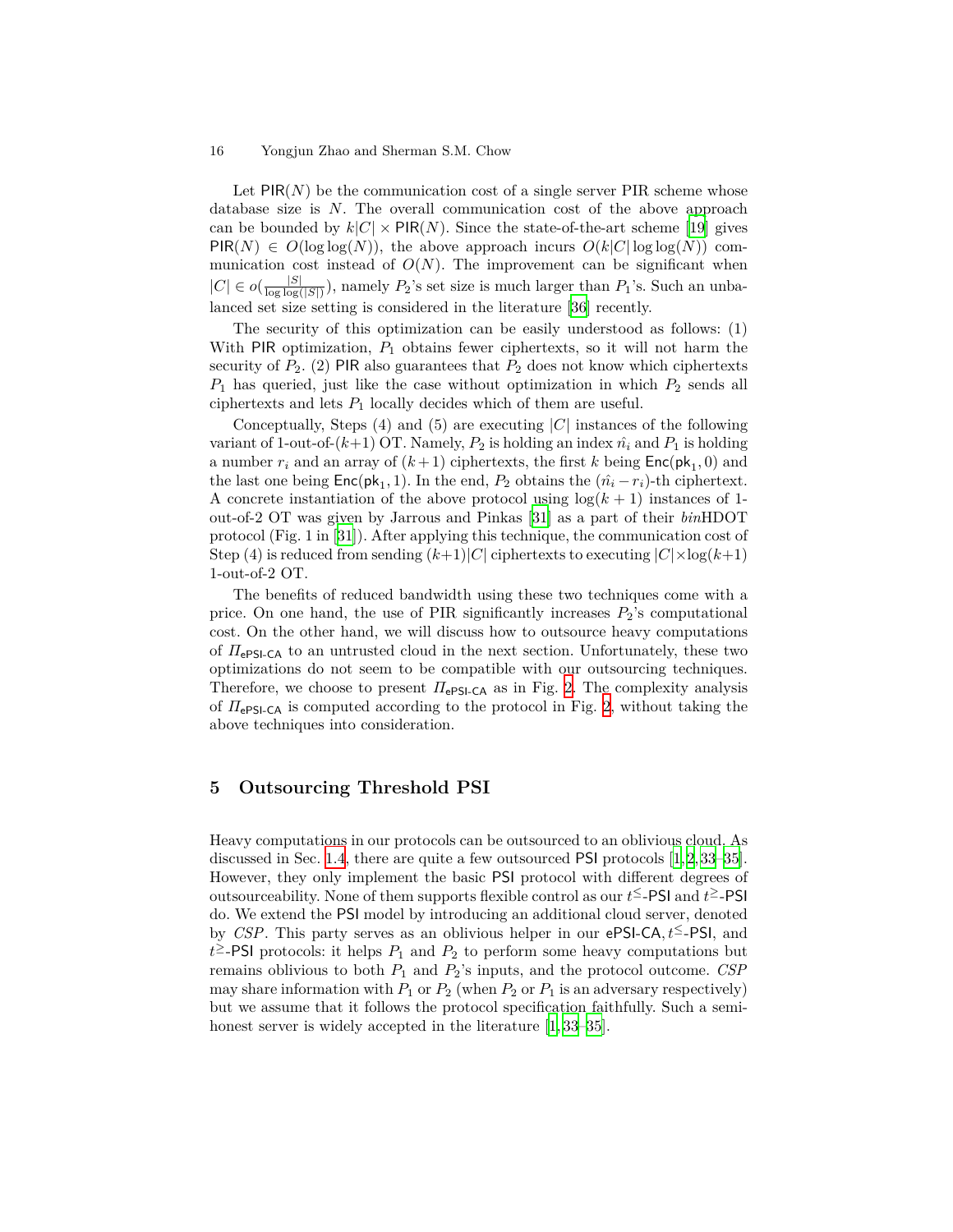#### <span id="page-16-0"></span>**5.1 Outsourcing** *Π***ePSI-CA**

As the major building block of the bigger protocols  $\Pi_{t} \leq P\text{SI}}$  and  $\Pi_{t} \geq P\text{SI}}$ , we first discuss the outsourceability of each step of  $\Pi_{\text{ePSI-CA}}$ .

- Step 1  $P_1$  and  $P_2$  run a coin-tossing protocol per execution to obtain the random seed for hash functions. The seed should remain hidden from *CSP*.
- Step 2 *P*<sup>2</sup> bitwise-encrypts its Bloom filter. Note that a Bloom filter is always a binary string. As a result,  $P_2$  can prepare a set of ciphertext encrypting "0"s and "1"s under pk<sub>2</sub> *offline* before any protocol execution. Recall that *P*<sup>2</sup> uses an *N*-bit Bloom filter to represent its set. Hence it

suffices to let *CSP* prepare  $N_0 = \frac{1+\delta}{2} \times N$  encryptions of "0"s and the same number  $N_1 = N_0$  for "1"s. ( $\overline{\delta}$  is a small constant and N is the same as that in Sec. [4.1\)](#page-11-1).  $P_2$  permutes these ciphertexts according to a pseudorandom permutation generated from a secret random seed, and uploads the  $(N_0 + N_1)$  ciphertexts to the *CSP*.

These ciphertexts can be reused for different protocol executions as follows: after obtaining the random seeds for the hash functions in Step (1), *P*<sup>2</sup> locally generates its *plaintext* Bloom filter. For each bit *BF*[*i*], *P*<sup>2</sup> randomly selects one of the  $N_0$  (or  $N_1$ ) ciphertexts stored in *CSP*.  $P_2$  informs *CSP* its choice by sending *N* indices in total, so that *CSP* can prepare an *encrypted* Bloom filter for *P*2. Note that only *P*<sup>2</sup> knows whether these ciphertexts are "0"s or "1"s. Hence *CSP* remains totally oblivious to the content of the Bloom filter.

- Step 3  $P_1$  hashes its elements according to the hash functions agreed in Step  $(1)$ , and obtains  $k$  indices for each element.  $P_1$  sends these locations to  $CSP$ so that *CSP* can homomorphically calculate the sum of these ciphertexts for *P*1. Since *CSP* does not know the random seeds for the hash functions generated in Step (1), these indices are completely random numbers from *CSP*'s point of view. Moreover, the random number  $r_i$  is independent of its corresponding element  $c_i$ , so  $CSP$  can choose  $r_i$  on behalf of  $P_1$ .
- Step 4 The coefficients of the polynomial  $p_i(x) = (x r_i) \cdots (x r_i k + 1)$  are completely determined by  $r_i$ , which are now selected by  $CSP$  in Step  $(3)$ . Hence *CSP* can perform the whole Step (4).
- Step 5 The polynomial evaluation step homomorphically computes encryption of  $a_k \cdot \hat{n_i}^k + \cdots + a_1 \cdot \hat{n_i}^1 + a_0$  in the ciphertext domain using  $\hat{n_i}$  from decryption. Note that we cannot reveal  $\hat{n}_i = n_i + r_i$  to *CSP* because *CSP* knows  $r_i$ . The knowledge of  $n_i$  leaks whether the *i*-th element is in the intersection or not. Still,  $P_2$  can locally compute ciphertexts of  $a_j \cdot \hat{n}_i^j$ for all  $j \in [0, k]$ , and then ask *CSP* to add them together (which saves some computation). In this way,  $P_2$  can still outsource  $(k+1)|C|-1$ homomorphic additions to *CSP*.

Putting these together, Fig. [3](#page-17-0) presents the outsourced *Π*<sub>ePSI-CA</sub> protocol. Table [3](#page-17-1) shows its online computational complexity, with the saving highlighted in red. In short,  $P_1$  can outsource *all* public key operations to the *CSP* while  $P_2$ can outsource some. Sec. [6](#page-20-0) will show that such improvement is significant.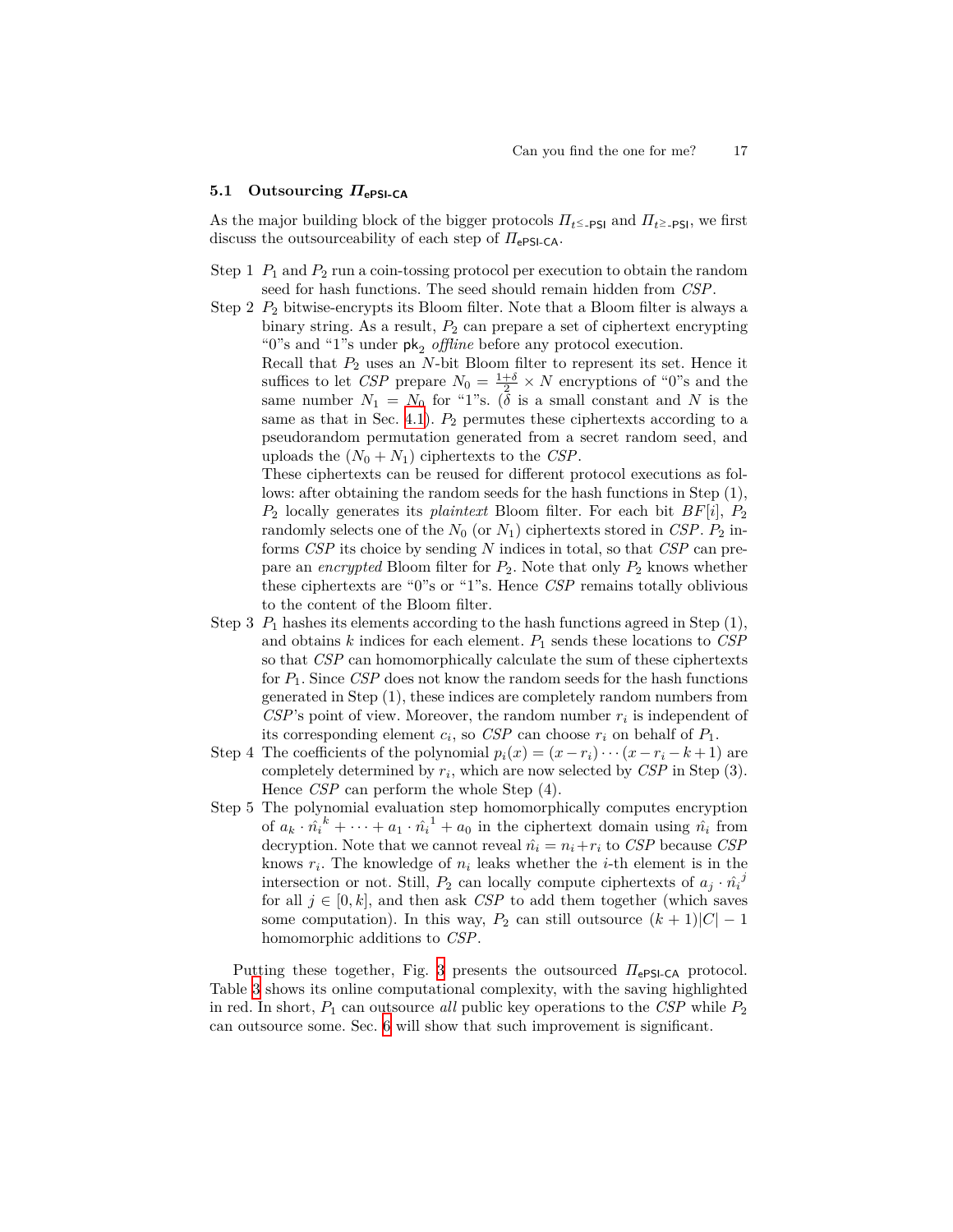| (false positive rate $\epsilon = 2^{-\omega(\log \lambda)}$ .<br>, # of hash $k = \omega(\log \lambda)$ |                                            |          |                                   |                              |  |
|---------------------------------------------------------------------------------------------------------|--------------------------------------------|----------|-----------------------------------|------------------------------|--|
|                                                                                                         | Enc                                        | Dec.     | addition                          | constant-multiplication      |  |
| Step 2 $(P_2)$                                                                                          |                                            |          |                                   |                              |  |
| Step $3(P_1)$                                                                                           |                                            |          |                                   |                              |  |
| Step $4(P_1)$                                                                                           |                                            |          |                                   |                              |  |
| Step 5 $(P_2)$                                                                                          |                                            |          |                                   | $k C +1$                     |  |
| $P_1$ Total                                                                                             |                                            |          |                                   |                              |  |
| $P_2$ Total                                                                                             |                                            | 20CT     |                                   | $\omega(\log \lambda)O( C )$ |  |
|                                                                                                         | CSP Total $\omega(\log \lambda)O( C + S )$ | $\theta$ | $ \omega(\log \lambda)O( C + S )$ |                              |  |

<span id="page-17-1"></span>Table 3: Online Computational Complexity of Outsourced *Π*<sub>ePSI-CA</sub>  $\alpha = \omega(\log \lambda) = \mu$ 

#### Outsourcing *Π*ePSI-CA

<span id="page-17-0"></span>Input:  $P_1$ 's input is  $C$ ,  $|S|$ , and an AHE key pair  $(\mathsf{pk}_1, \mathsf{sk}_1)$ .  $P_2$ 's input is  $S$ ,  $|C|$ , and an AHE key pair  $(\mathsf{pk}_2, \mathsf{sk}_2)$ . *CSP* has no input. **Offline Phase:**

 $- P_2$  encrypts  $N_0$  zeros and  $N_1$  ones under  $pk_2$ .  $P_2$  randomly permutes these ciphertexts according to some pseudorandom permutation  $\pi$  before uploading these  $(N_0 + N_1)$  ciphertexts  $(\tilde{e}_1, \ldots, \tilde{e}_{N_0+N_1})$  to *CSP*.

#### **Online Phase:**

- 1. **[setup]** *P*<sup>1</sup> and *P*<sup>2</sup> perform a secure coin-tossing sub-protocol to choose seeds for random Bloom filter hash functions  $h_1, \ldots, h_k : \{0, 1\}^* \to [N].$
- 2.  $[P_2$  **builds encrypted Bloom filter at** *CSP*  $[P_2$  builds an *N*-bit Bloom filter *BF<sup>S</sup>* with *k* hash functions on its set *S*. *P*<sup>2</sup> sends an ordered list of *N* indices (idx<sub>1</sub>,...,idx<sub>N</sub>) to *CSP* such that  $\textsf{Dec}(\textsf{sk}_2, \tilde{e}_{\textsf{idx}_i}) = BF_S[i]$ . These N ciphertexts are denoted by  $e_1, \ldots, e_N$ .
- 3. [ $P_1$  **sends the query to** CSP] For each element  $c_i \in C$ ,  $P_1$  hashes  $c_i$  using those *k* hash functions to obtain *k* indices  $h_1(c_i), h_2(c_i), \ldots, h_k(c_i)$ .  $P_1$  sends these indices to *CSP*.
- 4. **[***CSP* **forms encrypted queries]** For each *i*, *CSP* creates a ciphertext  $e_{n_i}$  by homomorphically summing up all ciphertexts at those indices  $(e_{h_1(c_i)}, \ldots, e_{h_k(c_i)})$  and another ciphertext of a random number  $r_i$ .
- 5. **[***CSP* **prepares encrypted polynomials]** For all *i*, *CSP* prepares encrypted coefficients of a degree-*k* polynomial  $p_i(x) = (x - r_i)(x - r_i - 1) \cdots (x - r_i - 1)$  $k+1$ ) under **pk**<sub>1</sub>. For all *i*, *CSP* sends the set of encrypted coefficients of  $p_i(\cdot)$  $(e.g., a_{k,i},..., a_{0,i})$  and  $e_{\hat{n_i}}$  to  $P_2$ .
- 6.  $[P_2 \text{ partially evaluates } p_i(\cdot)]$  For each *i*,  $P_2$  decrypts  $e_{n_i}$  to get  $\hat{n_i}$ , and computes ciphertexts of  $a_{j,i} \cdot \hat{n_i}^j$  for all  $j \in [0, k]$ .  $P_2$  sends these ciphertexts to *CSP*.
- 7. **[output]** *CSP* homomorphically adds these ciphertexts into *eΣ*. *CSP* homomorphically multiplies *e<sup>Σ</sup>* with the constant (*k*!)*−*<sup>1</sup> .*CSP* sends this encrypted result to *P*2, who outputs it directly.

Fig. 3: Outsourcing *Π*ePSI-CA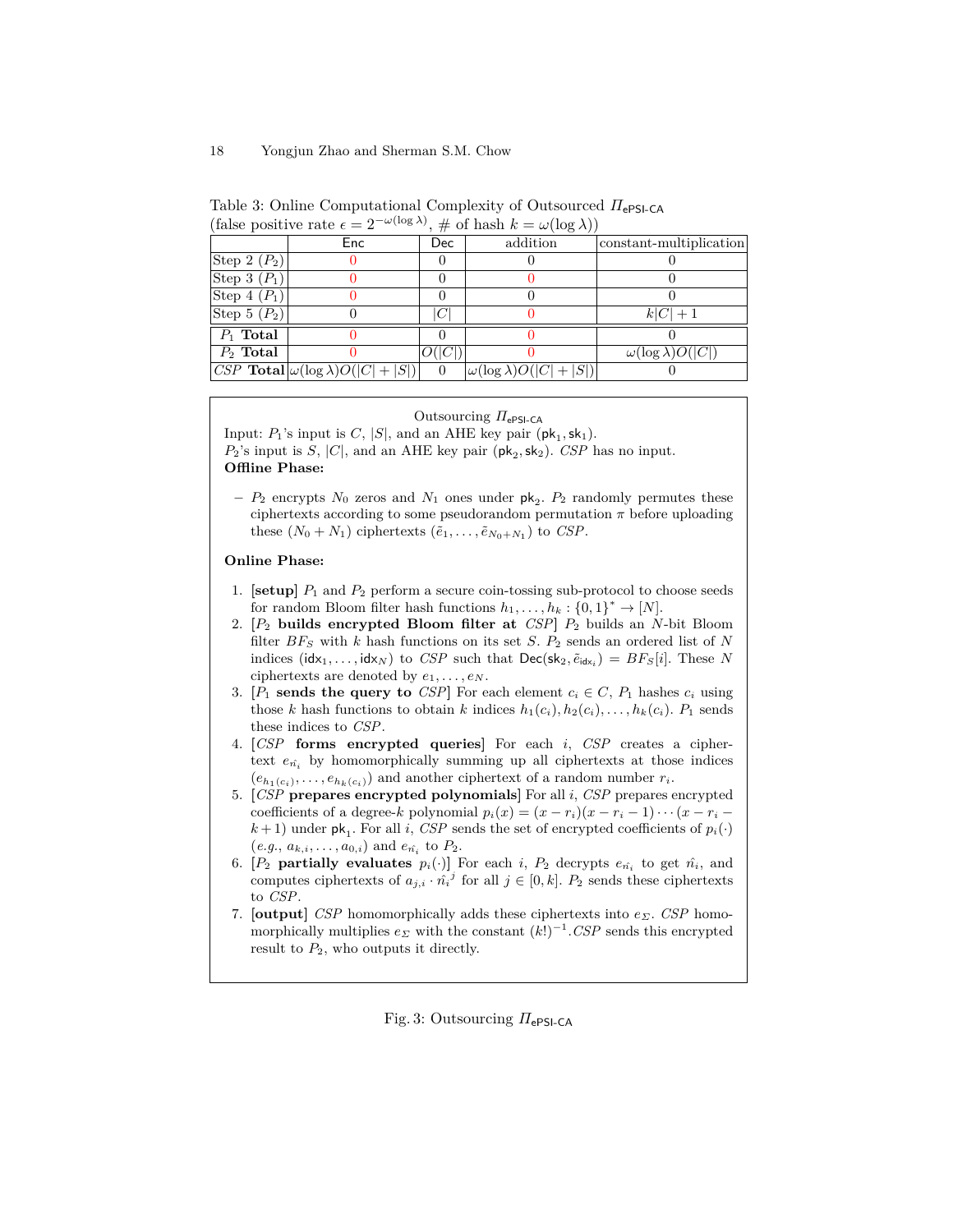## **5.2 Outsourcing** *Πt≤***-PSI**

We use  $\Pi_{t^{\leq -PS}}$  as a showcase. It is very straightforward to apply the same technique to  $\Pi_{t\geq -PSI}$  and its generalizations. Basically, most of the public key operations (except decryption) can be outsourced.

- Step 1 Invoking of  $\mathcal{F}_{ePSI-CA}$ . This can be (partially) outsourced as in Sec. [5.1.](#page-16-0)
- Step 2 The blinding factor  $r$  is independent of  $P_2$ 's private input. Hence the computation of  $Enc(\mathsf{pk}_1, |C \cap S| + r)$  can be delegated to the cloud.
- Step 3 The coefficients of the polynomial  $p'(\cdot)$ , like those in Step (4) of Fig. [2,](#page-13-1) are again independent of  $P_2$ 's private input. Therefore the encryption of coefficients can be outsourced to *CSP*, who will choose *r ′ , K* on behalf of *P*2.
- Step 4 Since only  $P_1$  knows  $sk_1$ ,  $CSP$  cannot decrypt  $Enc(\mathsf{pk}_1, |C \cap S| + r)$ . Moreover, the decryption result  $|C \cap S| + r$  cannot be revealed to *CSP* because *CSP* knows *r* in Step (2). As a result, the evaluation of  $p'(\cdot)$ cannot be fully outsourced to  $CSP$ , but still  $P_1$  can locally compute encryptions of  $a_j \cdot (|C \cap S| + r)^j$  for  $j \in [0, t]$ , as well as  $\mathsf{Enc}(\mathsf{pk}_2, r'')$ , and then ask *CSP* to homomorphically add them together.
- Step 5 Decryption cannot be outsourced.
- Step 6 Intuitively outsourcing  $\Pi_{PSI}$  requires outsourceable PSI. There are quite a few potential solutions with different levels of outsourceability in the literature [[1,](#page-23-14)[2,](#page-23-20)[33](#page-24-12)[–35](#page-24-13)]. We refer readers to these papers for more details.

Putting these pieces together, Fig. [4](#page-19-0) presents the outsourced below-threshold private set-intersection protocol. Table [4](#page-18-0) gives the online computational complexity of outsourced  $\Pi_{t} \leq P\mathsf{S}$ .

| (using outsourced $\Pi_{ePSLCA}$ ( <i>cf.</i> Table 3) to instantiate of $\mathcal{F}_{ePSLCA}$ ) |                                            |            |                                   |                                           |                    |
|---------------------------------------------------------------------------------------------------|--------------------------------------------|------------|-----------------------------------|-------------------------------------------|--------------------|
|                                                                                                   | Enc                                        | <b>Dec</b> | addition                          | multiplication                            | $\pi_{\text{PSI}}$ |
| $P_1$<br>Step 1                                                                                   |                                            | 0          |                                   |                                           |                    |
| $(P_2)$                                                                                           |                                            |            |                                   | $ \omega(\log \lambda)O( \overline{C }) $ |                    |
| Step 2 $(P_2)$                                                                                    |                                            |            |                                   |                                           |                    |
| Step 3 $(P_2)$                                                                                    |                                            |            | $\left( \right)$                  |                                           |                    |
| Step $4(P_1)$                                                                                     |                                            |            |                                   | $t+1$                                     |                    |
| Step 5 $(P_2)$                                                                                    |                                            |            | $\mathbf{0}$                      | $\theta$                                  |                    |
| $(P_1)$<br>Step 6                                                                                 |                                            |            | $\theta$                          | $\Omega$                                  |                    |
| $(P_2)$                                                                                           |                                            |            |                                   |                                           |                    |
| $P_1$ Total                                                                                       | O(1)                                       | O(         | $\left( \right)$                  | O(t)                                      | $O( C + S )$       |
| $P_2$ Total                                                                                       |                                            |            |                                   | $\omega(\log \lambda)O( C ) O( C )$       | $ S $ )            |
|                                                                                                   | CSP Total $\omega(\log \lambda)O( C + S )$ | $\theta$   | $ \omega(\log \lambda)O( C + S )$ |                                           |                    |

<span id="page-18-0"></span>Table 4: Online Computational Complexity of *Π*<sub>*t*≤-PSI</sub>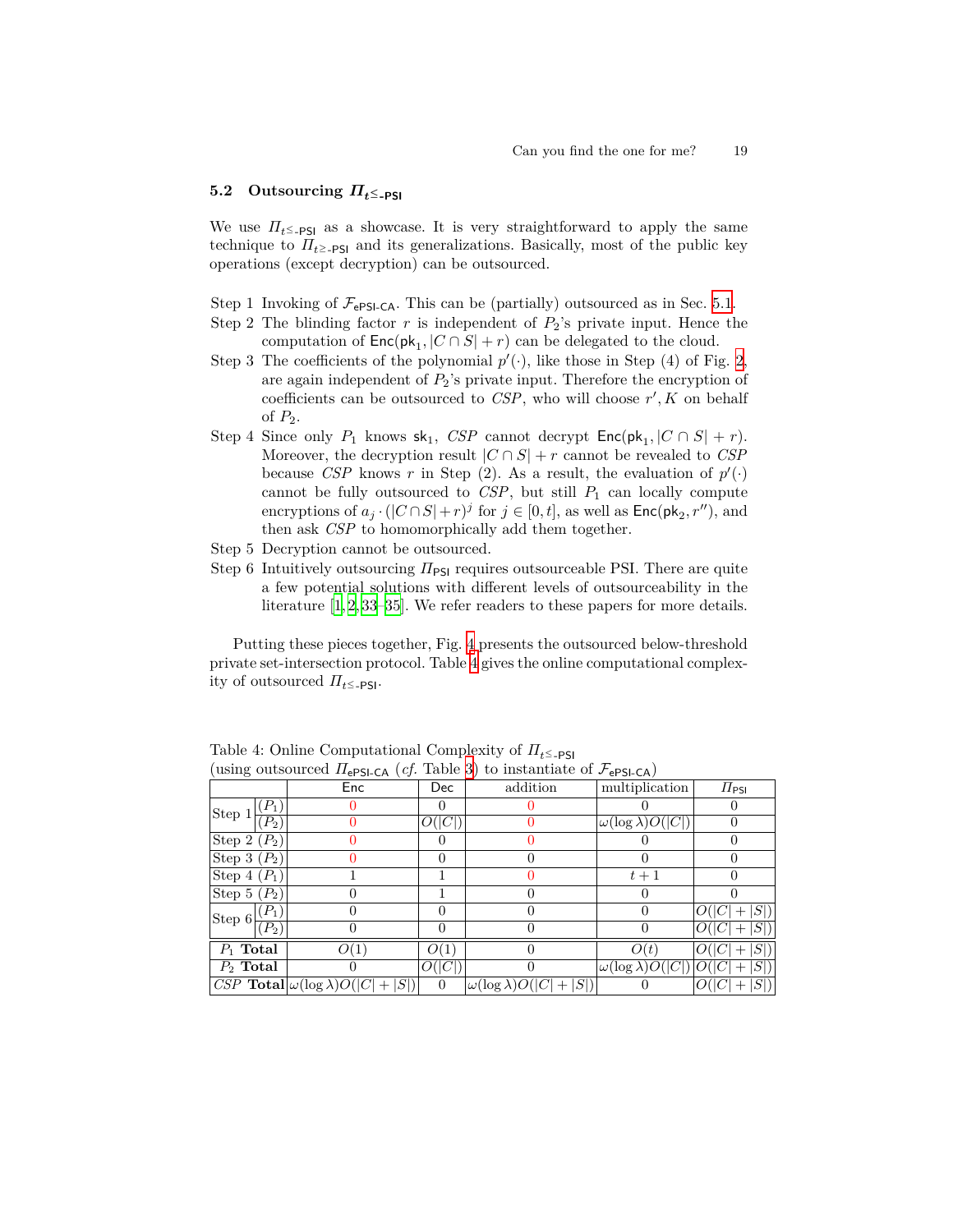<span id="page-19-0"></span>Outsourcing *Π<sup>t</sup>≤*-PSI Input:  $P_1$ 's input is  $(C, |S|)$ .  $P_2$ 's input is  $(S, |C|)$ . (*CSP* has no input.) **Offline Phase: –** Execute the offline phase of outsourced *Π*ePSI-CA and outsourced *Π*PSI. **Online Phase:** 1. **[execute outsourced**  $\Pi_{\text{ePSI-CA}}$ ]  $P_1$  generates an AHE public/private key pair  $(\mathsf{pk}_1, \mathsf{sk}_1)$ , sends  $\mathsf{pk}_1$  to  $P_2$ . Next  $P_1$ ,  $P_2$ , and *CSP* engage in an execution of outsourced  $\Pi_{\text{ePSLCA}}$  where the input of  $P_1$  is  $(C, |S|, (\text{pk}_1, \text{sk}_1))$  and the input of  $P_2$  is  $(\mathsf{pk}_1, S, |C|)$ . 2. [CSP **masks encrypted**  $|C \cap S|$ ]  $P_2$  sends the encrypted cardinality  $\mathsf{Enc}(\mathsf{pk}_1, |C \cap S|)$  to  $CSP$ , who blinds it by a random number *r* as  $\mathsf{Enc}(\mathsf{pk}_1, |C \cap S|)$  $S$ <sup>|</sup> + *r*). 3. [*CSP* prepares encrypted polynomials] *CSP* prepares a polynomial  $p(\cdot)$ whose roots are  $r, r+1, \ldots, r+t$ . *CSP* also chooses a random number  $r'$  and a random symmetric key *K*. Finally, *CSP* sends encrypted coefficients of the polynomial  $p'(\cdot) = r' \cdot p(\cdot) + K$  under  $pk_2$ , as well as  $Enc(pk_1, |C \cap S| + r)$  to *P*1. 4.  $[P_1$  **partially evaluates polynomial** Let the decryption of  $Enc(\mathsf{pk}_1, |C \cap C)$  $S$ <sup> $|$ </sup> + *r*) be *x*. *P*<sub>1</sub> homomorphically computes encryption of  $a_j \cdot x^j$  under  $\mathsf{pk}_2$ for each polynomial coefficient  $a_j$ .  $P_1$  sends these ciphertexts to *CSP*. 5. **[***CSP* **completes polynomial evaluation]** *CSP* homomorphically adds all received ciphertexts from  $P_1$ . Denote the result by  $Enc(\mathsf{pk}_2, K')$ . *CSP* blinds it with randomness  $r''$  into  $Enc(\mathsf{pk}_2, K' + r'')$  and asks  $P_2$  for decryption. *CSP* sends  $r''$  to  $P_1$  in plaintext. 6.  $[P_2$  **decrypts**  $P_2$  decrypts  $Enc(\mathsf{pk}_2, K' + r'')$  and returns  $K' + r''$  to  $P_1$ , who recovers *K′* . 7. **[execute outsourced**  $\Pi_{PS}$ ]  $P_1$ ,  $P_2$ , and  $CSP$  engage in an execution of outsourced  $\Pi_{PSI}$  where the input of  $P_1$  is  $(C^{K'} = \{c_i | K'\}, |S|)$  and the input of  $P_2$  is  $(S^K = \{s_i | |K\}, |C|).$ 8. **[output]** *P*<sup>1</sup> outputs whatever it receives in the previous step (stripping away the trailing key  $K'$  if the output is non-empty).

Fig. 4: Outsourcing *Π<sup>t</sup>≤*-PSI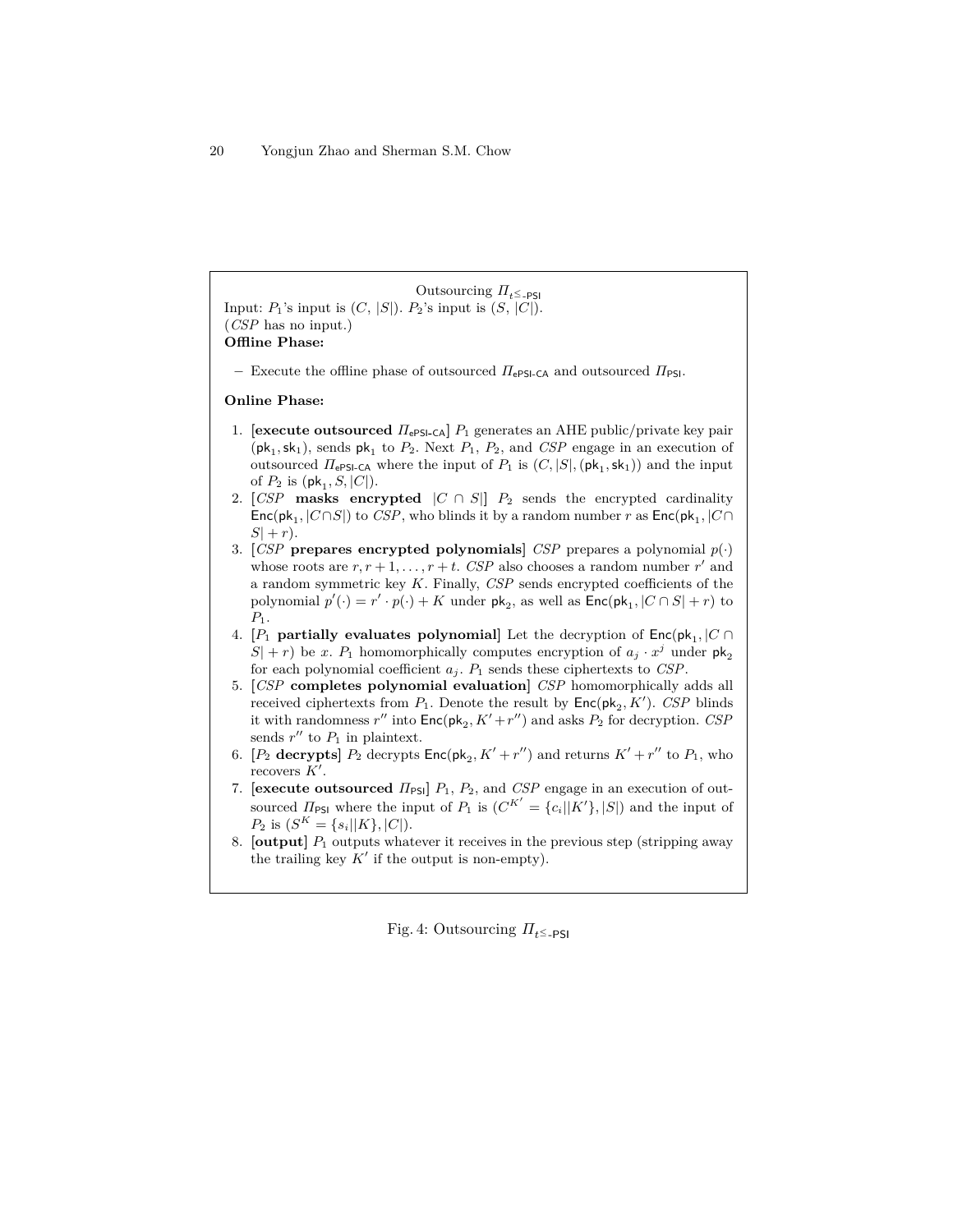## <span id="page-20-0"></span>**6 Evaluation**

For examining the performance of our proposed protocols  $\Pi_{e\text{PSI-CA}}$  and  $\Pi_{t\leq P\text{SI}}$ , we conducted our experiment on a desktop machine running Windows 8.1, with 2 Intel(R) Core(TM) i5-4590 3.30GHz CPUs, and 8GB RAM. We fix the size of the sets to be 100 and the threshold *t* to be half of the set size, namely 50. as they should be sufficient for private-matching application in reality. Note that a dating site eHarmony recently only uses a couple questions that can be finished within 10 minutes to build up a model called "29 dimensions" to build up a user profile. The Bloom filter uses 30 hash functions instantiated by SHA-256, implemented by the OpenSSL library<sup>[1](#page-20-1)</sup>. This number of hash functions reflects a false negative rate  $\epsilon = 2^{-30}$  and Bloom filter size 4500 bits. We note that one can achieve better performance at the cost of a larger false negative rate by reducing the number of hash functions, which will lead to a smaller Bloom filter. We use existing Paillier encryption implementation<sup>[2](#page-20-2)</sup>, and set the key length to be  $2048$ . Experiments were measured in seconds via wall clock runtime, and the reported runtimes are the average of 100 trials.

We report the computation time of each step of  $\Pi_{e}P_{s}C_{A}$  and  $\Pi_{t} \leq P_{s}C_{A}$  in Table [5](#page-20-3) and [6](#page-21-0) respectively. The last column represents the online computation time for  $P_1$  and  $P_2$  in the outsourced setting. We do not include the running time of the last step of  $\Pi_{t \leq -PSI}$ , because it relies on existing efficient  $\Pi_{PSI}$  protocol (and its outsourced version), which is not part of the contribution of this paper.

From the tables, we see that the outsourced version achieves a significant reduction in computation time for both  $P_1$  and  $P_2$ . There are several ways to further reduce it for  $P_2$ . First, note that our protocols are easily parallelizable, which means significant improvement can be achieved via multi-threading. Second, recently Jost *et al.* [[32\]](#page-24-20) reported optimizations on Paillier cryptosystem that improves naïve implementation by a factor of over 150. Taking these into consideration, our constructions can finish within 1s.

|                                                            |                                     |         | time $(s)$ online $(s)$ |
|------------------------------------------------------------|-------------------------------------|---------|-------------------------|
| Step 2 $(P_2)$ create Bloom filter<br>encrypt Bloom filter |                                     | 0.001   |                         |
|                                                            |                                     | 60.404  |                         |
|                                                            | Step 3 $(P_1)$ query Bloom filter   | 2.685   | 0.001                   |
|                                                            | Step $4(P_1)$ encrypt polynomial    | 81.268  |                         |
|                                                            | Step 5 $(P_2)$ evaluate polynomials | 1.322   | 1.322                   |
|                                                            |                                     | 76.627  | 76.562                  |
|                                                            | $P_1$ Total                         | 83.953  | 0.001                   |
|                                                            | $P_2$ Total                         | 138.353 | 77.884                  |

<span id="page-20-3"></span>Table 5: Execution time of  $\Pi_{\text{ePSI-CA}}$  (without the optimization of [[32\]](#page-24-20))

<span id="page-20-1"></span> $^1$  <https://www.openssl.org>

<span id="page-20-2"></span> $^2$  <https://github.com/herumi/mie>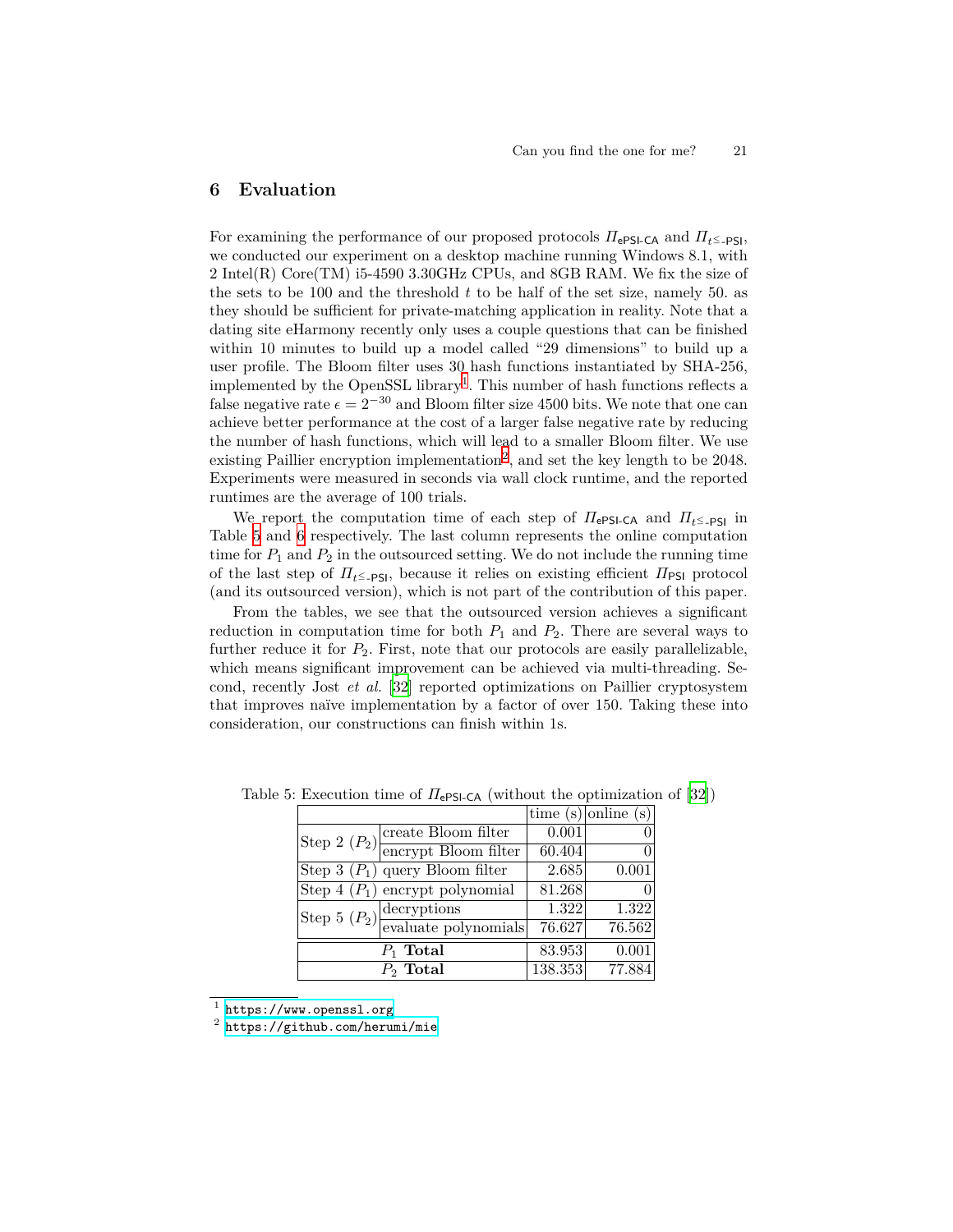|                                 |         | time $(s)$ online $(s)$ |
|---------------------------------|---------|-------------------------|
| Step 1 $(\Pi_{\text{ePSI-CA}})$ | 83.953  | 0.001                   |
| P <sub>2</sub>                  | 138.353 | 77.884                  |
| $\overline{\text{Step 2}(P_2)}$ | 0.026   |                         |
| Step $3(P_2)$                   | 1.363   |                         |
| Step 4 $(P_1)$                  | 1.325   | 1.324                   |
| Step 5 $(P_2)$                  | 0.013   | 0.013                   |
| $P_1$ Total                     | 85.278  | 1.325                   |
| $P_2$ Total                     | 139.755 | 77.897                  |

<span id="page-21-0"></span>Table 6: Execution time of  $\Pi_{t \leq PSI}$ ,  $t = 50$  (without the optimization of [\[32\]](#page-24-20))

## **7 Private Matchmaking**

We discuss how to utilize our (outsourceable) protocols in our motivating scenario. The matchmaking application is set up as follows. The service provider acts as *CSP*. When each user joins the system, apart from generating a public key pair for AHE, they randomly pick a symmetric key *K* and use it to encrypt their profile such as photos and contact. The system suggests a set of attributes (*e.g.*, highly-educated, smoking). The user can mark a subset of attributes to be desired, and mark another disjoint subset to be undesired. The unmarked ones will be considered as "don't care", and they will not be part of the protocol input. The user also picks two thresholds: *t<sup>o</sup>* which is for the least number of desired attributes, another one is  $t<sub>b</sub>$  which is for the maximum number of undesired attributes.

A user Alice is considered to be matched with another user Bob if and only if she possesses of more than *t<sup>o</sup>* desired attributes specified by Bob, and possess less than *t<sup>b</sup>* undesired ones. If matched, Alice should obtain the symmetric key *K* that can decrypt the profile of Bob. We use *t <sup>≤</sup>*-PSI and *t <sup>≥</sup>*-PSI simultaneously to implement the above functionality as follows: Bob splits the symmetric key *K* into two parts by a simple (2*,* 2) secret sharing based on XOR. Specifically, Bob picks a key  $K_o$  which is as long as  $K$ , and outputs both  $K_o$  and  $K_b = K \oplus K_o$ . Bob puts all the undesired (resp. desired) attributes as the private set input of *t <sup>≤</sup>*-PSI (resp. *t <sup>≥</sup>*-PSI).

Users who joined the service can either be passively matched by others or actively request for matching. Here we discuss a typical protocol run from the perspective of an active user Alice. The service provider will pick a potential user, called a passive user Bob, and execute the PSI protocols on behalf. In other words, that is where the outsourced feature of our protocols comes into the play. Suppose the number of undesired attributes of this passive user Bob is below the threshold  $t_b$  after running  $t \leq$ -PSI, and the number of desired attributes is over the threshold  $t_o$  after running  $t^{\ge}$ -PSI.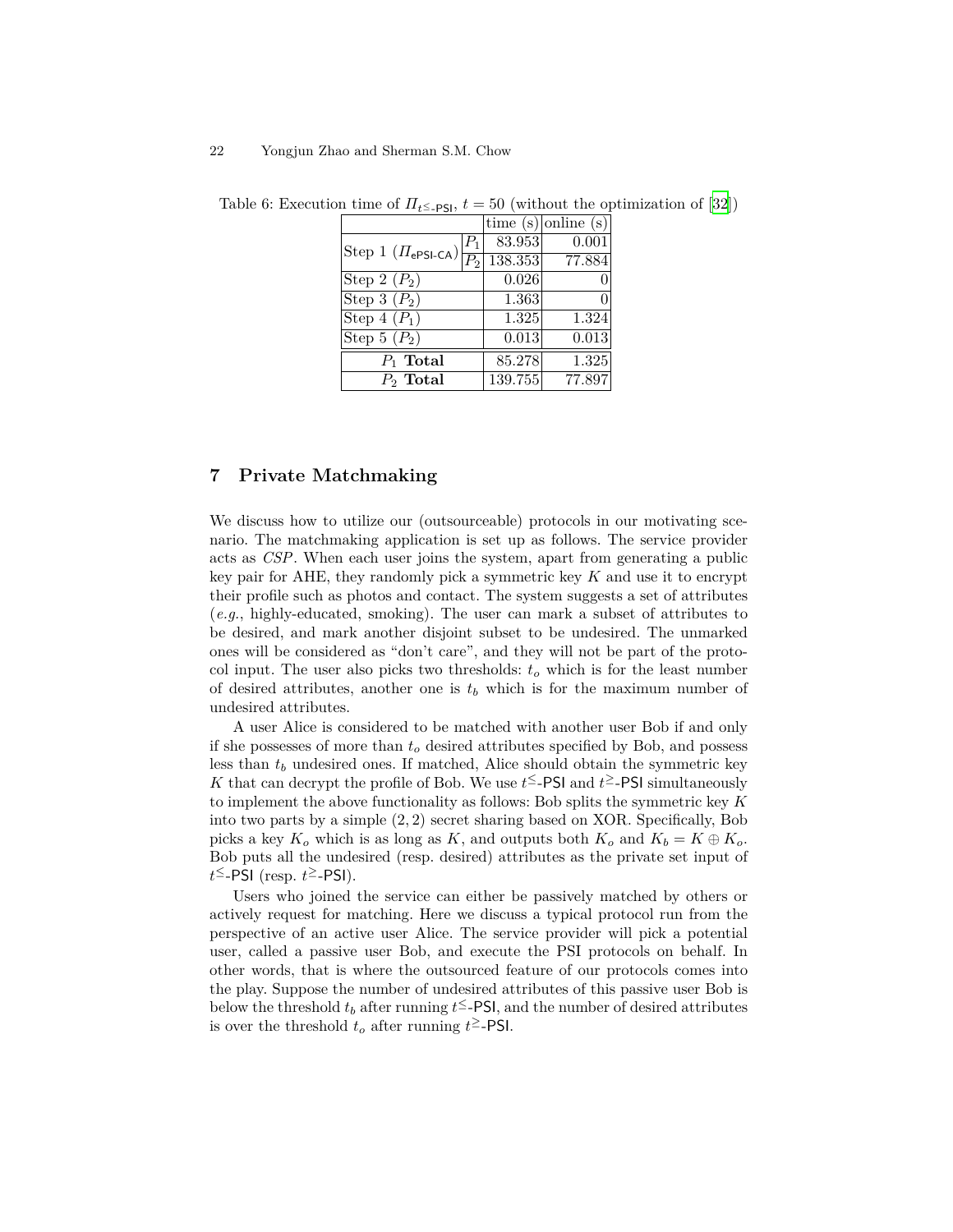If our protocols are used directly, the active user Alice will get the intersection of either kind of attributes. This may not be the most privacy-preserving way for doing matchmaking since Bob has no way to control about whether revealing any secret information (such as the profile) or not. Luckily, the intersection result can be easily removed from our protocols by removing the last step of performing the (keyed-)PSI. As a result, even Bob passed the matching criteria, Alice only obtains a secret key generated by Bob (from the second last step of the protocol).

Here, we utilize the idea of secret transfer with access structure from Zhao and Chow [\[45](#page-24-0)]. This key will serve as a proof of criteria satisfaction. Upon the presentation of the aforementioned secret key, the user can decide to reveal *K<sup>b</sup>* (resp.  $K<sub>o</sub>$ ) or not. Such a decision can be done after the service provider executes the PSI protocols on behalf of this passive user. If the interest is mutual, *i.e.*, the requesting user also satisfies the search criteria of the "passive" user, the passive user can finally reveal the encrypted profile.

Two remarks are in order. First, note that even with the help of the service provider who mediates the requests between two users, the outsourced PSI protocols are not entirely non-interactive. For this, the service provider still needs to relay messages between the users. However, it matches with the workflow used by non-private matchmaking apps nowadays which the user cannot connect to another user until there are mutual interests. Second, some user may expect to assign different weightings to different attributes. A trivial approach is to replicate the attribute multiple times. Devising cleverer solutions which maintain a similar level of efficiency requires further twisting of our PSI protocols (perhaps by borrowing techniques from Zhao and Chow [\[45\]](#page-24-0)). We left it as future work.

## **8 Conclusion**

We propose efficient protocols for three important extensions of PSI, namely, *encrypted private set-intersection cardinality, over threshold private set-intersection, and below threshold private set-intersection*. The last two provide affirmative answers to two open problems posed recently in the literature. All of our constructions achieve linear computational complexity by utilizing and extending existing building blocks in a novel way. We prove that our constructions are secure against semi-honest adversaries. Our constructions provide useful building blocks to realize privacy-preserving online matchmaking.

## **Acknowledgement**

We thank anonymous reviewers for suggesting the use of the technique in [[31\]](#page-24-19) to reduce communication cost.

Sherman S.M. Chow is supported by the General Research Fund (CUHK 14210217) of the Research Grants Council, University Grant Committee of Hong Kong.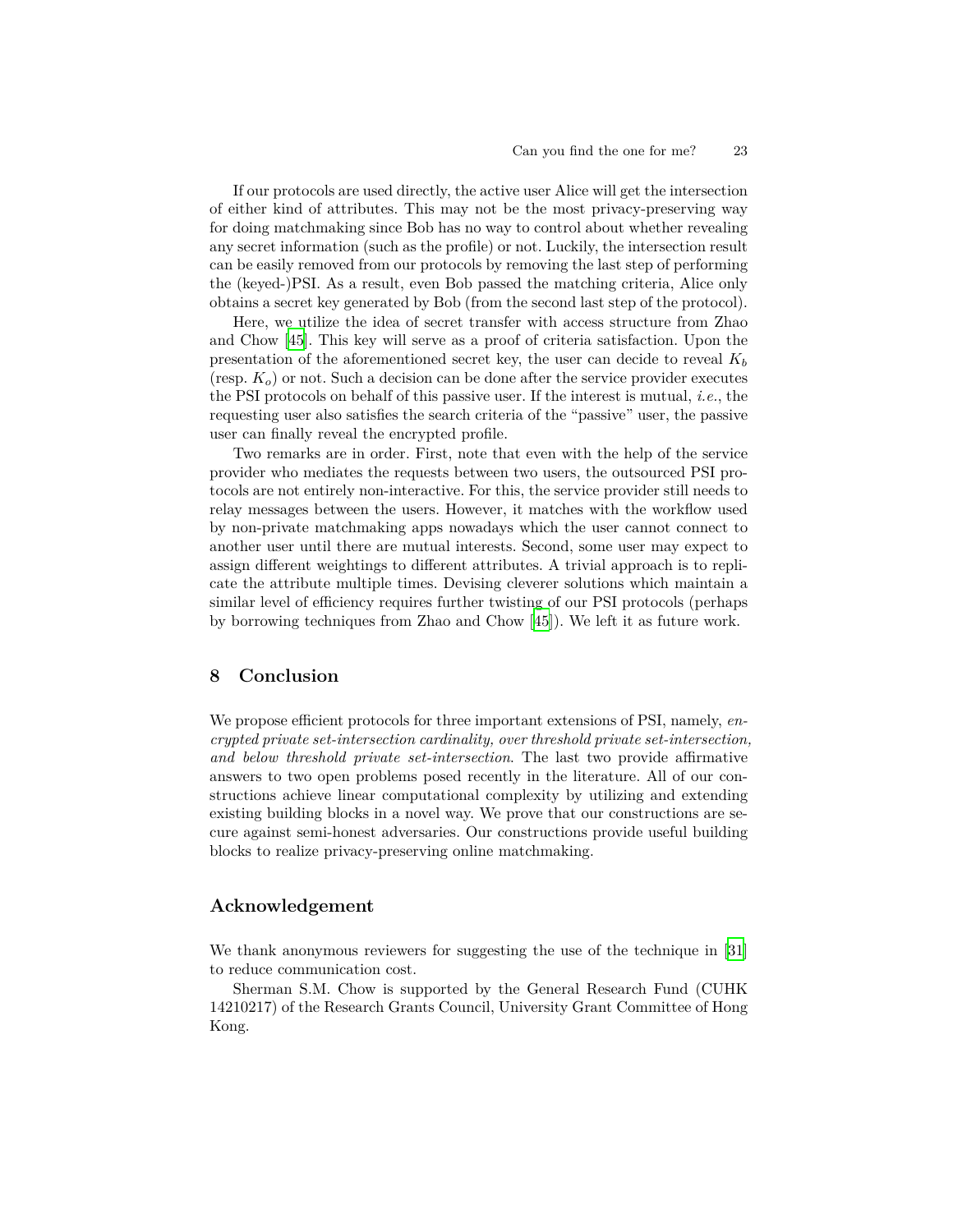## **References**

- <span id="page-23-14"></span>1. Aydin Abadi, Sotirios Terzis, and Changyu Dong. O-PSI: delegated private set intersection on outsourced datasets. In *SEC 2015*, pages 3–17, 2015.
- <span id="page-23-20"></span>2. Aydin Abadi, Sotirios Terzis, and Changyu Dong. VD-PSI: verifiable delegated private set intersection on outsourced private datasets. In *FC 2016*, 2016.
- <span id="page-23-6"></span>3. Vikas G. Ashok and Ravi Mukkamala. A scalable and efficient privacy preserving global itemset support approximation using bloom filters. In *DBSec 2014*, 2014.
- <span id="page-23-12"></span>4. Giuseppe Ateniese, Emiliano De Cristofaro, and Gene Tsudik. (If) size matters: Size-hiding private set intersection. In *PKC 2011*, 2011.
- <span id="page-23-16"></span>5. Burton H. Bloom. Space/time trade-offs in hash coding with allowable errors. *Commun. ACM*, 13(7):422–426, 1970.
- <span id="page-23-7"></span>6. Carlo Blundo, Emiliano De Cristofaro, and Paolo Gasti. Espresso: Efficient privacypreserving evaluation of sample set similarity. *Journal of Computer Security*, 22(3):355–381, 2014.
- <span id="page-23-21"></span>7. Dan Boneh, Eu-Jin Goh, and Kobbi Nissim. Evaluating 2-dnf formulas on ciphertexts. In *TCC 2005*, 2005.
- <span id="page-23-17"></span>8. Prosenjit Bose, Hua Guo, Evangelos Kranakis, Anil Maheshwari, Pat Morin, Jason Morrison, Michiel H. M. Smid, and Yihui Tang. On the false-positive rate of Bloom filters. *Inf. Process. Lett.*, 108(4):210–213, 2008.
- <span id="page-23-0"></span>9. Tatiana Bradley, Sky Faber, and Gene Tsudik. Bounded size-hiding private set intersection. In *SCN 2016*, 2016.
- <span id="page-23-18"></span>10. Ran Canetti. Security and composition of multiparty cryptographic protocols. *J. Cryptology*, 13(1):143–202, 2000.
- <span id="page-23-1"></span>11. Xavier Carpent, Sky Faber, Tomas Sander, and Gene Tsudik. Private set projections & variants. In *WPES 2017*, 2017.
- <span id="page-23-15"></span>12. Michele Ciampi and Claudio Orlandi. Combining private set-intersection with secure two-party computation. IACR Cryptology ePrint Archive 2018/105, 2018.
- <span id="page-23-2"></span>13. Dana Dachman-Soled, Tal Malkin, Mariana Raykova, and Moti Yung. Efficient robust private set intersection. In *ACNS 2009*, 2009.
- <span id="page-23-13"></span>14. Paolo D'Arco, Maria Isabel Gonzalez Vasco, Angel L. Pérez del Pozo, and Claudio Soriente. Size-hiding in private set intersection: Existential results and constructions. In *AFRICACRYPT 2012*, 2012.
- <span id="page-23-8"></span>15. Alex Davidson and Carlos Cid. An efficient toolkit for computing private set operations. In *ACISP Part II 2017*, 2017.
- <span id="page-23-4"></span>16. Sumit Kumar Debnath and Ratna Dutta. Secure and efficient private set intersection cardinality using bloom filter. In *ISC 2015*, 2015.
- <span id="page-23-5"></span>17. Sumit Kumar Debnath and Ratna Dutta. How to meet big data when private set intersection realizes constant communication complexity. In *ICICS 2016*, 2016.
- <span id="page-23-9"></span>18. Sumit Kumar Debnath and Ratna Dutta. Provably secure fair mutual private set intersection cardinality utilizing bloom filter. In *Inscrypt 2016*, 2016.
- <span id="page-23-19"></span>19. Changyu Dong and Liqun Chen. A fast single server private information retrieval protocol with low communication cost. In *ESORICS 2014*, 2014.
- <span id="page-23-3"></span>20. Changyu Dong, Liqun Chen, and Zikai Wen. When private set intersection meets big data: an efficient and scalable protocol. In *CCS 2013*, 2013.
- <span id="page-23-10"></span>21. Changyu Dong and Grigorios Loukides. Approximating private set union/intersection cardinality with logarithmic complexity. *IEEE Trans. Information Forensics and Security*, 12(11):2792–2806, 2017.
- <span id="page-23-11"></span>22. Rolf Egert, Marc Fischlin, David Gens, Sven Jacob, Matthias Senker, and Jörn Tillmanns. Privately computing set-union and set-intersection cardinality via bloom filters. In *ACISP 2015*, 2015.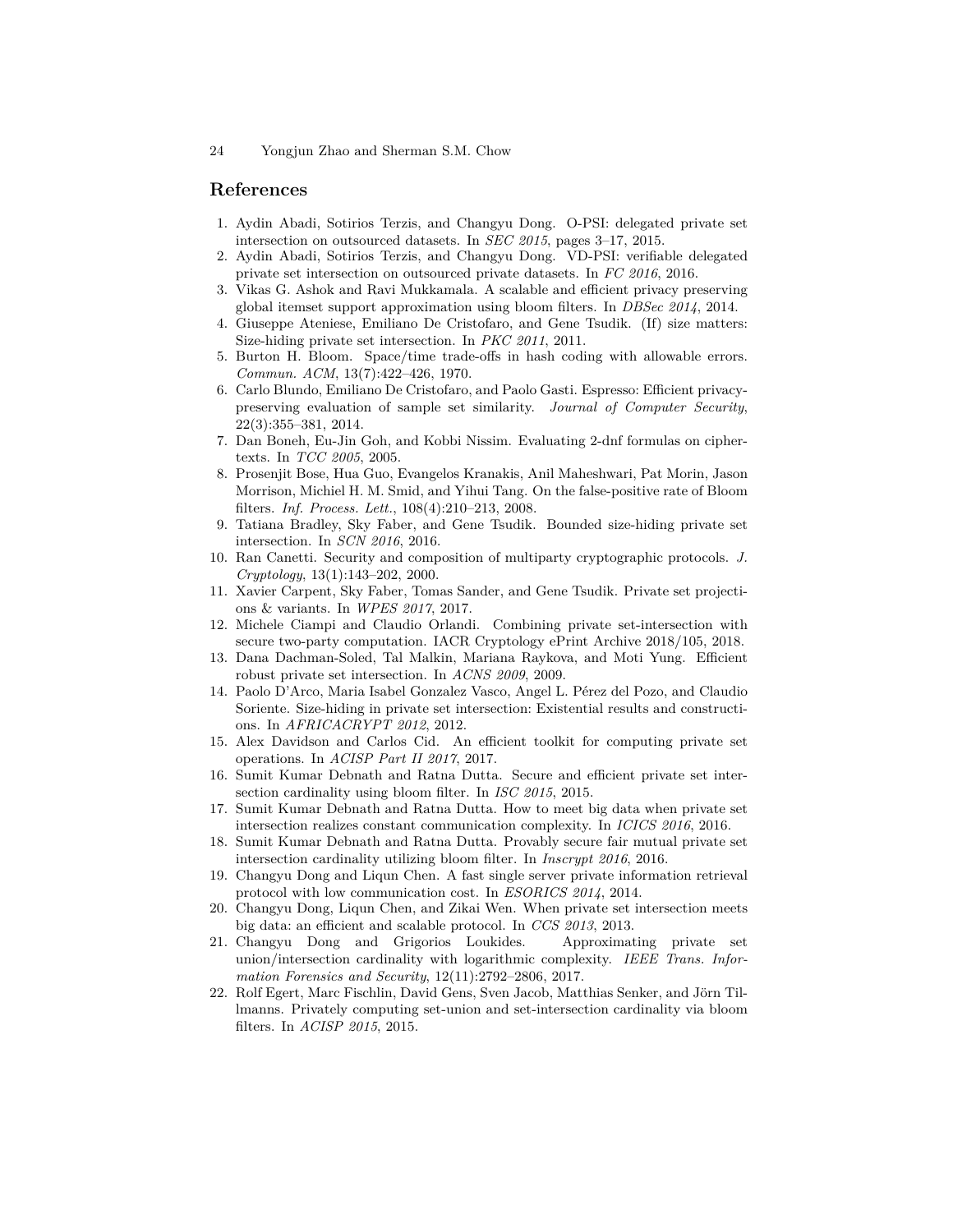- 23. Ellis Fenske, Akshaya Mani, Aaron Johnson, and Micah Sherr. Distributed measurement with private set-union cardinality. In *CCS 2017*, 2017.
- <span id="page-24-3"></span>24. Michael J. Freedman, Kobbi Nissim, and Benny Pinkas. Efficient private matching and set intersection. In *EUROCRYPT 2004*, 2004.
- <span id="page-24-16"></span>25. Oded Goldreich. *The Foundations of Cryptography - Volume 2, Basic Applications*. Cambridge University Press, 2004.
- <span id="page-24-14"></span>26. Per A. Hallgren, Claudio Orlandi, and Andrei Sabelfeld. Privatepool: Privacypreserving ridesharing. In *CSF 2017*, 2017.
- <span id="page-24-4"></span>27. Carmit Hazay. Oblivious polynomial evaluation and secure set-intersection from algebraic PRFs. In *TCC Part-II 2015*, 2015.
- <span id="page-24-5"></span>28. Carmit Hazay and Kobbi Nissim. Efficient set operations in the presence of malicious adversaries. In *PKC 2010*, 2010.
- <span id="page-24-11"></span>29. Susan Hohenberger and Stephen A. Weis. Honest-verifier private disjointness testing without random oracles. In *PET 2006*, 2006.
- <span id="page-24-1"></span>30. Yan Huang, David Evans, and Jonathan Katz. Private set intersection: Are garbled circuits better than custom protocols? In *NDSS 2012*, 2012.
- <span id="page-24-19"></span>31. Ayman Jarrous and Benny Pinkas. Secure hamming distance based computation and its applications. In *ACNS 2009*, 2009.
- <span id="page-24-20"></span>32. Christine Jost, Ha Lam, Alexander Maximov, and Ben J. M. Smeets. Encryption performance improvements of the paillier cryptosystem. IACR Cryptology ePrint Archive, Report 2015/864, 2015.
- <span id="page-24-12"></span>33. Seny Kamara, Payman Mohassel, Mariana Raykova, and Seyed Saeed Sadeghian. Scaling private set intersection to billion-element sets. In *FC 2014*, 2014.
- 34. Florian Kerschbaum. Collusion-resistant outsourcing of private set intersection. In *SAC 2012*, 2012.
- <span id="page-24-13"></span>35. Florian Kerschbaum. Outsourced private set intersection using homomorphic encryption. In *ASIACCS 2012*, 2012.
- <span id="page-24-18"></span>36. Ágnes Kiss, Jian Liu, Thomas Schneider, N. Asokan, and Benny Pinkas. Private set intersection for unequal set sizes with mobile applications. *PoPETs*, 2017(4):177– 197, 2017.
- <span id="page-24-6"></span>37. Lea Kissner and Dawn Xiaodong Song. Privacy-preserving set operations. In *CRYPTO 2005*, 2005.
- <span id="page-24-7"></span>38. Vladimir Kolesnikov, Ranjit Kumaresan, Mike Rosulek, and Ni Trieu. Efficient batched oblivious PRF with applications to private set intersection. In *CCS 2016*, 2016.
- <span id="page-24-8"></span>39. Vladimir Kolesnikov, Naor Matania, Benny Pinkas, Mike Rosulek, and Ni Trieu. Practical multi-party private set intersection from symmetric-key techniques. In *CCS 2017*, 2017.
- <span id="page-24-17"></span>40. Yehuda Lindell, Kobbi Nissim, and Claudio Orlandi. Hiding the input-size in secure two-party computation. In *ASIACRYPT 2013*, 2013.
- <span id="page-24-15"></span>41. Pascal Paillier. Public-key cryptosystems based on composite degree residuosity classes. In *EUROCRYPT 1999*, 1999.
- <span id="page-24-9"></span>42. Benny Pinkas, Thomas Schneider, Gil Segev, and Michael Zohner. Phasing: Private set intersection using permutation-based hashing. In *USENIX Security 2015*, 2015.
- <span id="page-24-2"></span>43. Benny Pinkas, Thomas Schneider, Christian Weinert, and Udi Wieder. Efficient circuit-based PSI via cuckoo hashing. In *EUROCRYPT 2018*, pages 125–157, 2018.
- <span id="page-24-10"></span>44. Benny Pinkas, Thomas Schneider, and Michael Zohner. Faster private set intersection based on OT extension. In *USENIX Security 2014*, 2014.
- <span id="page-24-0"></span>45. Yongjun Zhao and Sherman S. M. Chow. Are you the one to share? Secret transfer with access structure. *PoPETs*, 2017(1):149–169, 2017.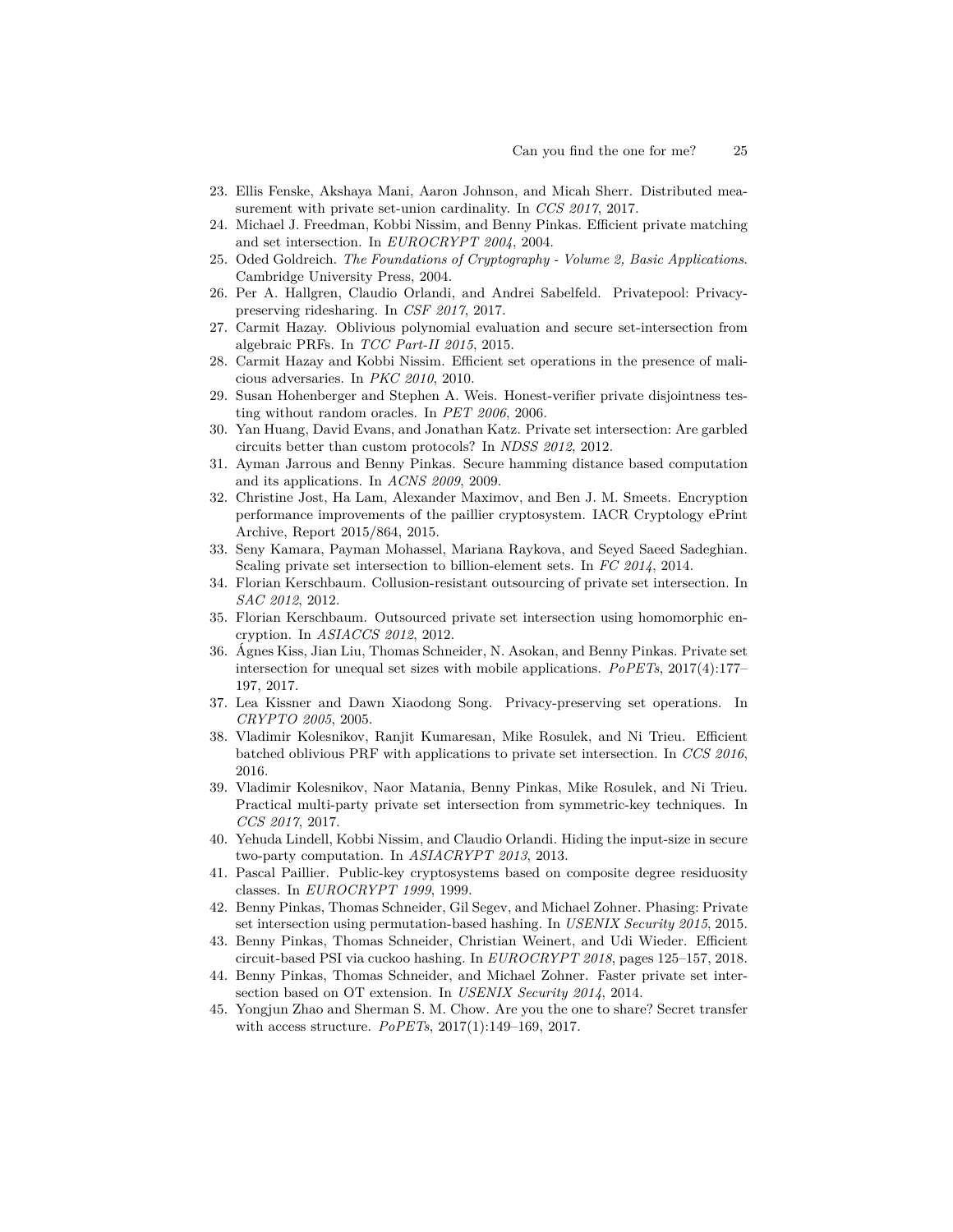## <span id="page-25-1"></span>**A Private Set Projection**

Recently, Carpent *et al.* [\[11](#page-23-1)] started the study of private set projection (PSI-P). The server in PSI-P has a database  $DB = \{d_1, \ldots, d_n\}$  (which may contain duplications) and a column of attributes  $A = \{a_1, \ldots, a_n\}$ , while the client has a set of attributes  $B = \{b_1, \ldots, b_m\}$ . After a PSI-P invocation, the server learns nothing while the client only learns  $\{d_i | \exists (i, j) \text{ s.t. } b_j = a_i\}$ . In particular, the client should not know which matching  $b_j$  corresponding to which  $d_i$ , nor how many matching  $b_j$  that  $d_i$  corresponds to.

PSI-P finds application in matching indicators of compromise (IOC), where attribute column *A* represents IOC (to be checked against the client set *B*) while the database *DB* represents patches of known vulnerabilities / attacks. In such scenarios, the correspondence between IOC and patches can be sensitive. Attackers may slightly adapt their attack strategy to avoid being detected by the same IOC. Using PSI-P as a solution, the server (as a security expert) can protect its valuable information (IOC and *DB* of patches), yet provides a justenough list of patches to the client, without letting the server know the private set *B* of the client (*e.g.*, network traffic).

Carpent *et al.* recognize that none of the existing PSI protocols (or their variants) satisfies the security requirements of PSI-P. While outside their radar, oblivious transfer for a sparse array [[45\]](#page-24-0) can approximate PSI-P yet it leaks the number of distinct data elements. They thus propose a series of protocols with different leakages, and construct a full-fledged PSI-P from any existential PSI  $(PSI-X)$  [\[11](#page-23-1)].

## <span id="page-25-0"></span>**B Existential PSI (PSI-X)**

- <span id="page-25-2"></span>*Π<sup>X</sup>* Input:  $P_1$ 's input is a set  $C$  and  $|S|$ .  $P_2$ 's input is  $S$  and  $|C|$ .
- 1. **[invoke**  $\mathcal{F}_{ePSI-CA}$ ]  $P_1$  sends his AHE public key  $pk_1$  to  $P_2$ . Next the parties invoke an ideal execution of  $\mathcal{F}_{\text{ePSI-CA}}$  where the input of  $P_1$  is  $(C, |S|, (\text{pk}_1, \text{sk}_1))$ and the input of  $P_2$  is  $(\mathsf{pk}_1, S, |C|)$ .
- 2.  $[P_2 \text{ randomizes the encrypted cardinality}]$   $P_2 \text{ homomorphically mult}}$ tiplies  $Enc(pk_1, |C \cap S|)$  obtained from  $\mathcal{F}_{ePSI-CA}$  by a random number *r* as  $\mathsf{Enc}(\mathsf{pk}_1, r | C \cap S|)$  before sending it to  $P_1$ .
- 3. **[output]** *P*<sup>1</sup> decrypts the ciphertext and returns 1 iff. the result is non-zero.

Fig. 5: Efficient PSI-X Protocol (*ΠX*)

Unfortunately, Carpent *et al.* [\[11](#page-23-1)]'s PSI-X construction is inefficient. For client and server set sizes being *m* and *n*, the computational complexity is of order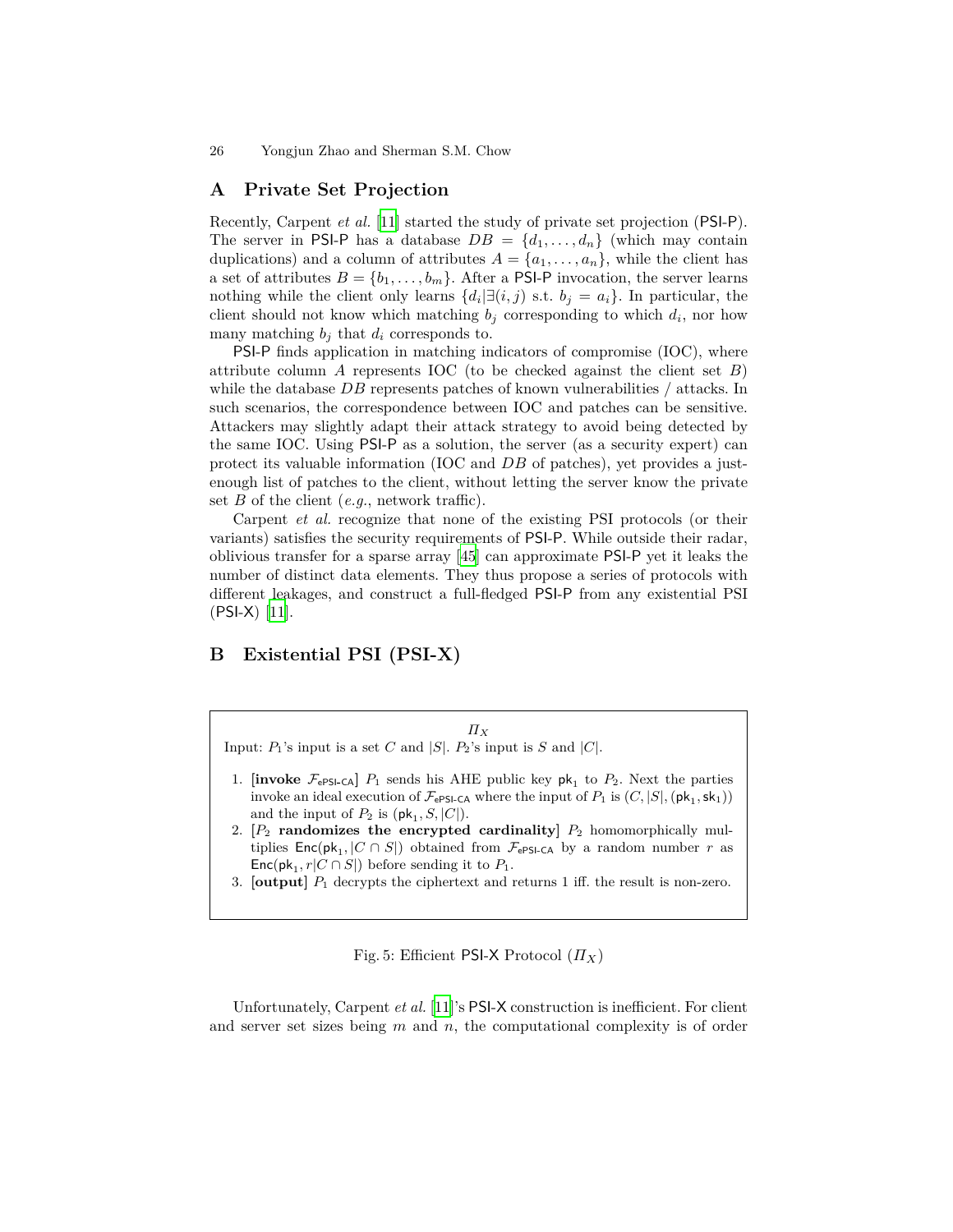*O*(*mn*). Any improvement for PSI-X immediately leads to a better private set projection protocol.

We propose an improved protocol for  $\Pi_X$ . It can be realized by slightly modifying Step (5) of our *Π*<sub>ePSI-CA</sub>. Recall that in Step (5) of *Π*<sub>ePSI-CA</sub> *P*<sub>2</sub> obtains the set-intersection cardinality encrypted under  $pk_1$ .  $P_2$  can rerandomize this ciphertext before sending it to  $P_1$ .

<span id="page-26-0"></span>**Definition 5 (Existential Private Set-Intersection (**PSI**-**X**)).** *Let S and C be subsets of a predetermined domain, the functionality*  $\mathcal{F}_X$  *is:* 

$$
((C,|S|),(S,|C|))\mapsto \begin{cases} (1,\bot) &\textit{if $C\cap S\neq \phi$}\\ (0,\bot) &\textit{otherwise} \end{cases}
$$

We begin with a high-level description of the first (but inefficient) PSI-X construction by Carpent *et al.* [\[11](#page-23-1)]. Suppose party  $P_1$  has a set  $C$  of  $m$  elements and party  $P_2$  has a set *S* of size *n*. In the existing **PSI-X** [[11\]](#page-23-1), they first jointly choose a *single* 2-universal hash function  $h(\cdot)$  mapping set elements to [*N*] where  $N \in O(mn)$ .

- 1. *P*<sub>1</sub> transforms set *C* into a bit string  $v_C$  of length *N* such that the  $v_C[i] = 1$ if and only if *∃x ∈ C* : *h*(*x*) = *i*.
- 2.  $P_2$  also performs similar operations on *S* to derive  $v_S$ .
- 3. *P*<sup>1</sup> generates a BGN [\[7\]](#page-23-21) public/private key pair (pk*,*sk), publishes pk and Enc(pk,  $v_C[i]$ ) for all  $i \in [N]$ .
- 4. *P*<sub>2</sub> also encrypts  $v_S$  under pk and evaluates the 2-DNF  $\phi = \bigvee_{\forall i} (v_C[i] \wedge v_S[i])$ via the homomorphism of BGN.
- 5.  $P_2$  sends encryption of  $r \cdot \phi$  to  $P_1$  for a random  $r$ .
- 6. If *P*<sup>1</sup> gets 0 after decryption, *P*<sup>1</sup> concludes that the intersection is *definitely* empty; otherwise it is *probably* non-empty.

The uncertainty stems from the possible collision due to the hash function. One can reduce the error rate by increasing *N*, or repeating *R* independent instances of this protocol. Both increase the overall computational complexity in terms of the number of ciphertext multiplications.

Carpent *et al.* [\[11](#page-23-1)] show that the optimal choice is  $N = \frac{mn}{\log 2}$  for any error rate, resulting in  $O(mn)$  complexity. PSI-X with linear computational complexity was an open problem before our paper.

Fig. [5](#page-25-2) gives the details of our protocol  $\Pi_X$ , which is very simple in the  $\mathcal{F}_{\text{ePSI-CA}}$ model. Basically we only add one last step:  $P_2$  blinds the encrypted cardinality using a random *r* before sending it to *P*1.

**Corollary 1.** *Assuming the existence of a CPA-secure additive homomorphic encryption scheme* (KeyGen*,* Enc*,* Dec)*, whose plaintext space is super polynomial in the security parameter; then the protocol*  $\Pi_X$  *in Fig.* [5](#page-25-2) *securely implements the functionality*  $\mathcal{F}_X$  *in Def.* [5](#page-26-0) *under the semi-honest model.*